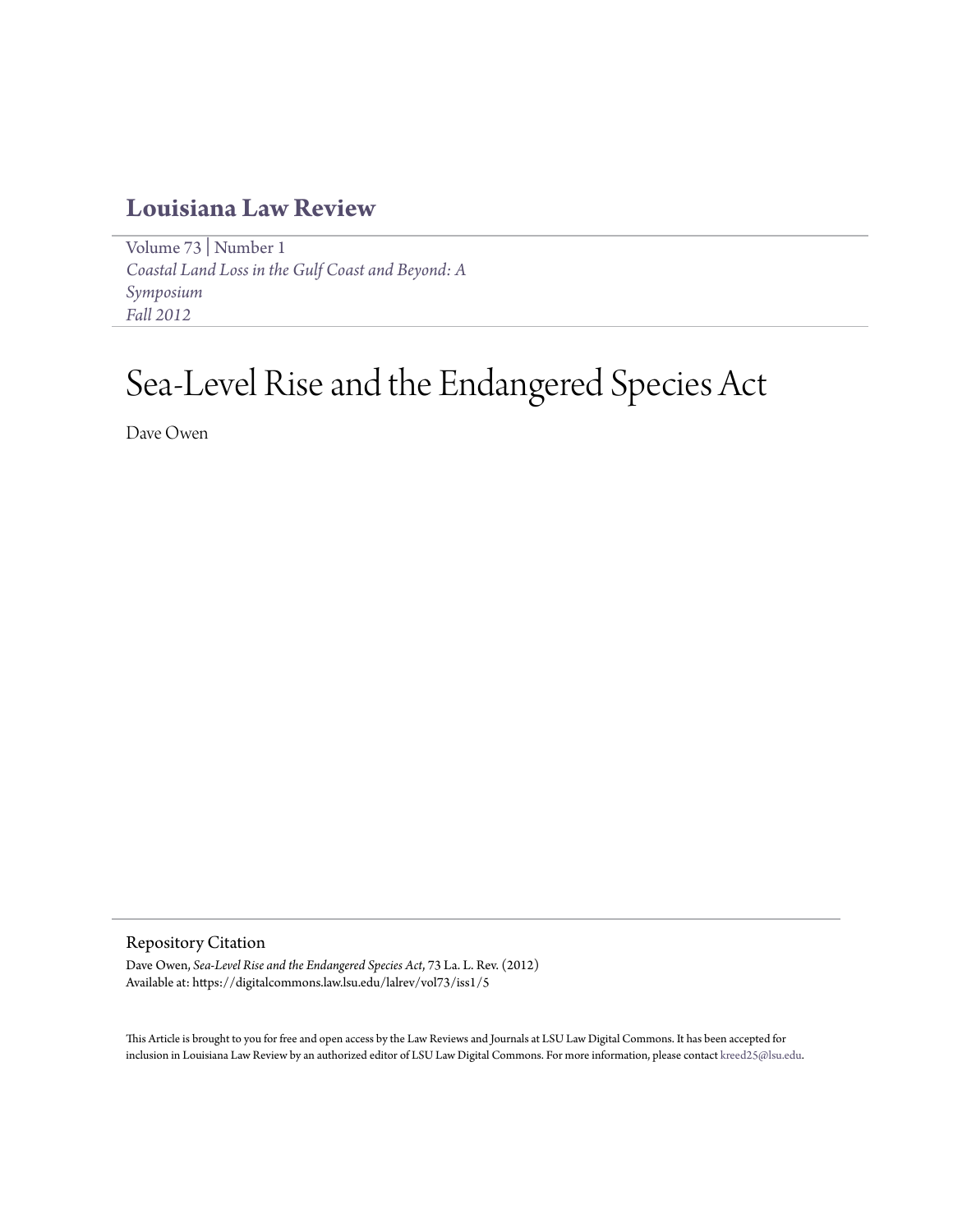### **Sea-Level Rise and the Endangered Species Act**

*Dave Owen*<sup>∗</sup>

#### I. INTRODUCTION

Through no fault of their own, piping plovers have chosen their habitats poorly. Many piping plovers nest on ocean beaches, and all piping plovers spend their winters foraging and sheltering on  $\frac{d}{dx}$  dry beaches and in the adjacent intertidal zone.<sup>1</sup> Consequently, piping plovers are heavily dependent—for some populations, entirely dependent—on habitats very close to sea level.<sup>2</sup> Because of widespread coastal development, these habitats have long been under threat, and the threat has recently taken on an added dimension. Rising sea levels, caused in part by greenhouse gas emissions and associated climate change, are beginning to inundate the piping plover's present habitats.<sup>3</sup> As its habitats disappear, the piping plover may disappear as well.<sup>4</sup>

The piping plover is not alone in its plight.<sup>5</sup> The Fish and Wildlife Service and the National Marine Fisheries Service ("FWS" and "NOAA Fisheries;" collectively "the Services"), the two federal agencies with primary responsibility for protecting threatened and endangered species, have not compiled any sort of

Copyright 2012, by DAVE OWEN.

<sup>∗</sup> Associate Professor, University of Maine School of Law. I thank Katherine Lybrand, John O'Hara, and Lauren Parker for research assistance, and the staff of the Louisiana Law Review for editorial assistance and for inviting me to participate in this symposium.

 <sup>1.</sup> *See* U.S. FISH & WILDLIFE SERV., PIPING PLOVER (CHARADRIUS MELODUS) 5-YEAR REVIEW: SUMMARY AND EVALUATION 17, 23–30 (2009), http://www.fws.gov/northeast/endangered/PDF/Piping\_Plover\_five\_year\_revie w and summary.pdf (describing the piping plover's range and habitat needs). Populations breeding in the upper Midwest rely on beaches and dunes adjacent to freshwater, but spend their winters along the Gulf Coast. *See id.* at 13. The intertidal zone is the area between the high- and low-tide lines.

 <sup>2.</sup> *See id.* at 29–30.

 <sup>3.</sup> *Id*. at 50–52.

 <sup>4.</sup> *See id.* at 52 ("Sea-level rise poses a significant threat to all piping plover populations during the migration and wintering portion of their life cycle.").

 <sup>5.</sup> *See* Reed F. Noss, *Between the Devil and the Deep Blue Sea: Florida's Unenviable Position with Respect to Sea Level Rise*, 107 CLIMATIC CHANGE 1, 3 (2011) ("[T]he impacts of sea level rise constitute one of the greatest potential causes of global species extinctions and ecosystem disruption over coming decades and centuries.").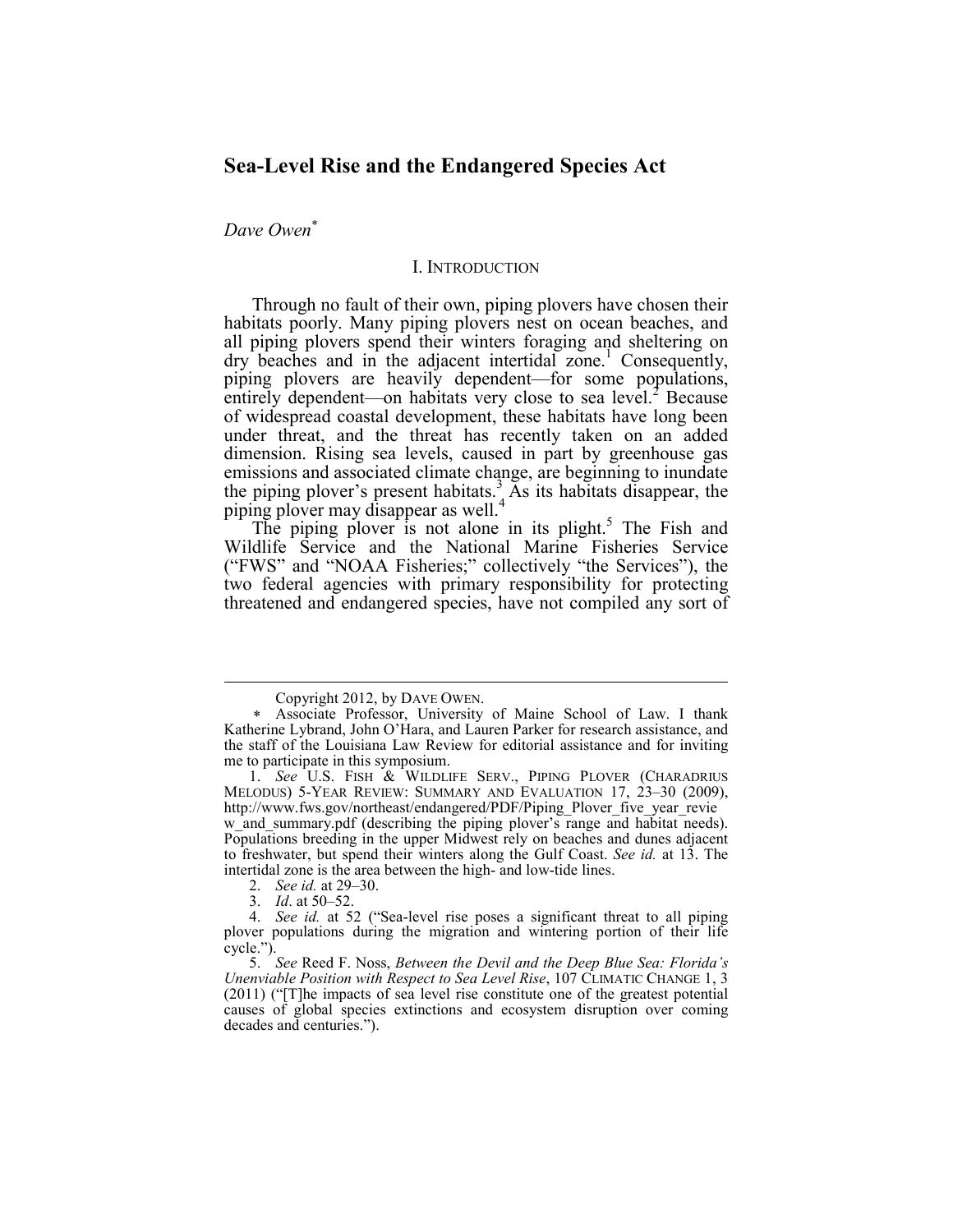comprehensive list of species imperiled by sea-level rise.<sup>6</sup> But if they did, the list would likely be quite long. Hawaiian monk seals,<sup>7</sup> many species of sea turtles,<sup>8</sup> Louisiana black bears,<sup>9</sup> black abalones,<sup>10</sup> Atlantic sturgeon,<sup>11</sup> and any species unique to the Florida Keys<sup>12</sup> would headline an extensive list of species whose habitats may soon be inundated, infiltrated with saltwater, or compressed between an encroaching ocean and the hard edges of human development.<sup>13</sup> Most, if not all, of those species were already under threat, whether because of habitat alteration, invasive species, pollution, or some combination of factors.<sup>14</sup> For some, the addition of rising seas may represent a tipping point toward extinction.

This Essay addresses how environmental law is, or is not, responding to that threat. I focus on the Endangered Species Act ("ESA"), which serves as the last line of defense for many species imperiled with extinction. At present, that defense is not

 8. Lucy A. Hawkes et al., *Climate Change and Marine Turtles*, 7 ENDANGERED SPECIES RES. 137, 138–39 (2009).

 9. *See* Richard F. Keim et al., *Ecological Consequences of Changing Hydrological Conditions in Wetland Forests of Coastal Louisiana*, *in* COASTAL ENVIRONMENT AND WATER QUALITY 383–96 (Y.J. Xu & V.P. Singh eds., 2006) (identifying sea-level rise as a threat to Louisiana's coastal forests and black bears as dependent upon those forests).

 10. Endangered and Threatened Wildlife and Plants; Endangered Status for Black Abalone, 74 Fed. Reg. 1937, 1939 (Jan. 14, 2009) (identifying sea-level rise as a "medium threat" to the species).

 11. *See* Endangered and Threatened Wildlife and Plants; Final Listing Determinations for Two Distinct Population Segments of Atlantic Sturgeon (*Acipenser oxyrinchus oxyrinchus*) in the Southeast, 77 Fed. Reg. 5914, 5972 (Feb. 6, 2012).

 12. *See* Joyce Maschinski et al., *Sinking Ships: Conservation Options for Endemic Taxa Threatened by Sea Level Rise*, 107 CLIMATIC CHANGE 147, 148– 50 (2011) (discussing threats to Florida Keys species).

 13. Because sea-level rise is a global problem, a full list would include hundreds of species from other countries as well. *See, e.g.,* Christina J. Greenwood & Ishtiaq Uddin Ahmad, *The Tigers of Bangladesh*, U.S. FISH & WILDLIFE SERV., http://www.fws.gov/endangered/news/bulletin-spring2010/thetigers-of-bangladesh.html (2010) (noting that sea-level rise threatens the survival of the world's largest remaining population of wild tigers).

 14. In the course of researching for this Essay, I have not found any documentation of a species imperiled exclusively by sea-level rise. Instead, sealevel rise is always one of several threats.

<u>.</u>

 <sup>6.</sup> With some exceptions, FWS generally holds jurisdiction over terrestrial and freshwater species, and NMFS generally holds jurisdiction over marine and diadromous species.

 <sup>7.</sup> Jason D. Baker et al., *Potential Effects of Sea Level Rise on the Terrestrial Habitats of Endangered and Endemic Megafauna in the Northwestern Hawaiian Islands*, 2 ENDANGERED SPECIES RES. 21 (2006) (describing threats to Hawaiian monk seals and several other species).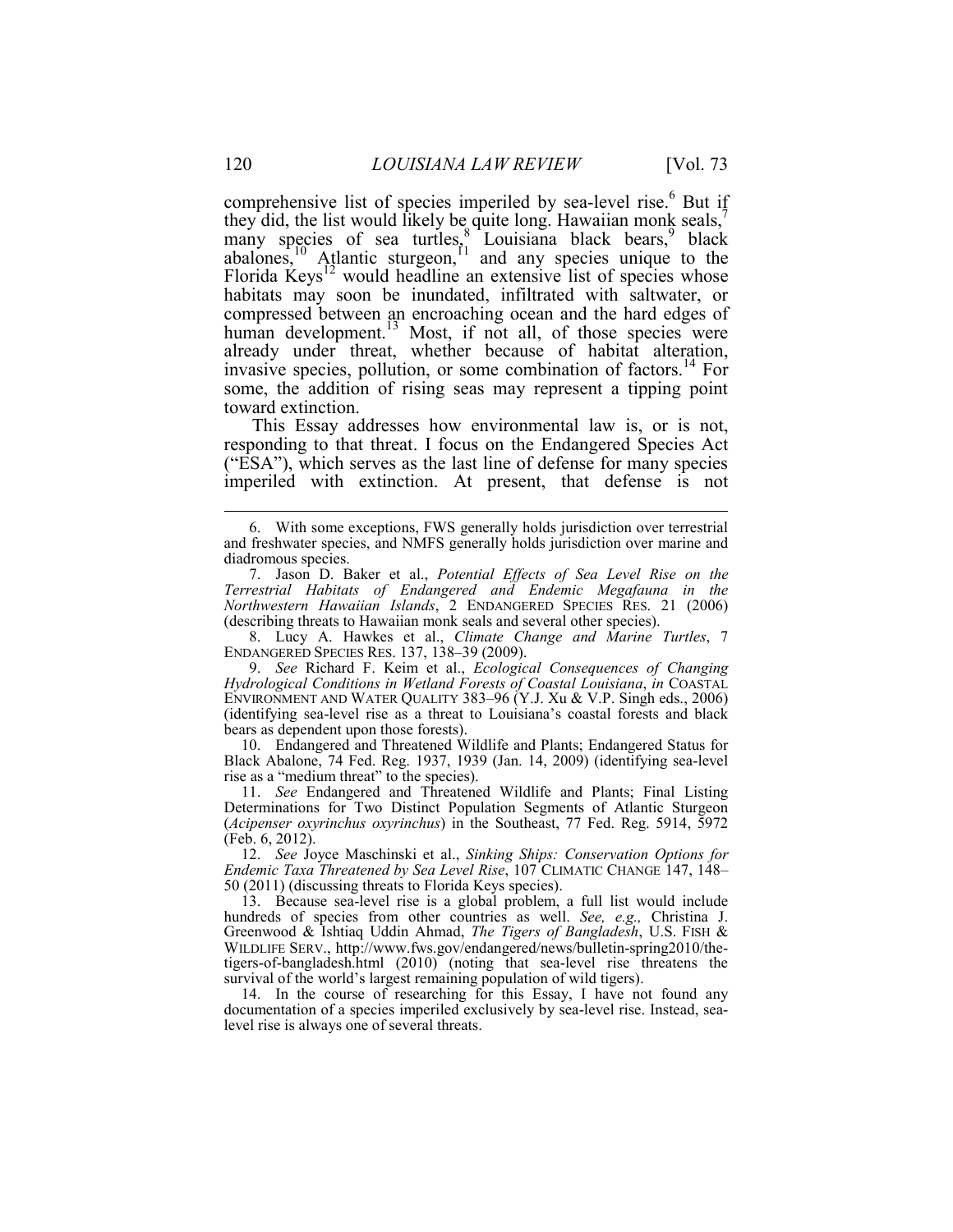particularly strong, for sea-level rise presents the Services with a very difficult dilemma. An aggressive regulatory response might help protect species, but the practical and political barriers to aggressive regulation are daunting.<sup>15</sup> Consequently, the Services, though quite willing to acknowledge the gravity of the threat, have studiously eschewed any attempt to invoke their regulatory powers to respond to sea-level rise.<sup>16</sup> Instead, they have used information and persuasion as their primary means of changing the ways that public and private entities manage the coastal zone.<sup>17</sup> That softer approach comports with a widely-shared sense that the future of environmental law lies in collaborative, adaptive, and cooperative alternatives to traditional regulation.<sup>18</sup> And, of course, it acknowledges the political controversies surrounding biodiversity protection and, more generally, regulatory governance. But even if the Services' approach is understandable, its odds of success are rather slim. $19$ 

No innovation in governance will make this dilemma disappear.<sup>20</sup> Consequently, while this Essay closes by suggesting several modest reforms, its broader point will strike most readers as a familiar lament. Notwithstanding the deregulatory fashions of our present era, and the understandable desire of environmental thinkers to find some less legalistic way to achieve positive environmental change, a serious response to sea-level rise will necessitate a genuine commitment to environmental regulation. There is really no other choice.

In Part II, this Essay begins by describing the causes and environmental consequences of sea-level rise. Part III then explores the potential application of the ESA to sea-level rise, first surveying the regulatory and non-regulatory tools set forth in the statute, and then considering how they might be implemented. Part IV turns from potential application to actual practices, describing

<u>.</u>

19. *See infra* Part IV.

 20. For articles offering creative solutions to the biodiversity threats posed by climate change, see Alejandro E. Camacho, *Assisted Migration: Redefining Nature and Natural Resources Law Under Climate Change*, 27 YALE J. ON REG. 171 (2010); Maschinski et al., *supra* note 12 (evaluating relocation of species as an option). But as both articles acknowledge, the obstacles to successful species relocations are likely to be substantial.

 <sup>15.</sup> *See infra* Part V.

 <sup>16.</sup> *See infra* Part IV.

 <sup>17.</sup> *See infra* notes 94–102 and accompanying text.

 <sup>18.</sup> *See, e.g.*, Carol A. Casazza Herman et al., *The Breaking the Logjam Project*, 17 N.Y.U. ENVTL. L.J. 1, 1 (2008) (criticizing traditional environmental law as obsolescent); Cass R. Sunstein, *Administrative Substance*, 1991 DUKE L.J. 607, 627 (blaming "rigid, highly bureaucratized 'command-and-control' regulation" for "regulatory failure").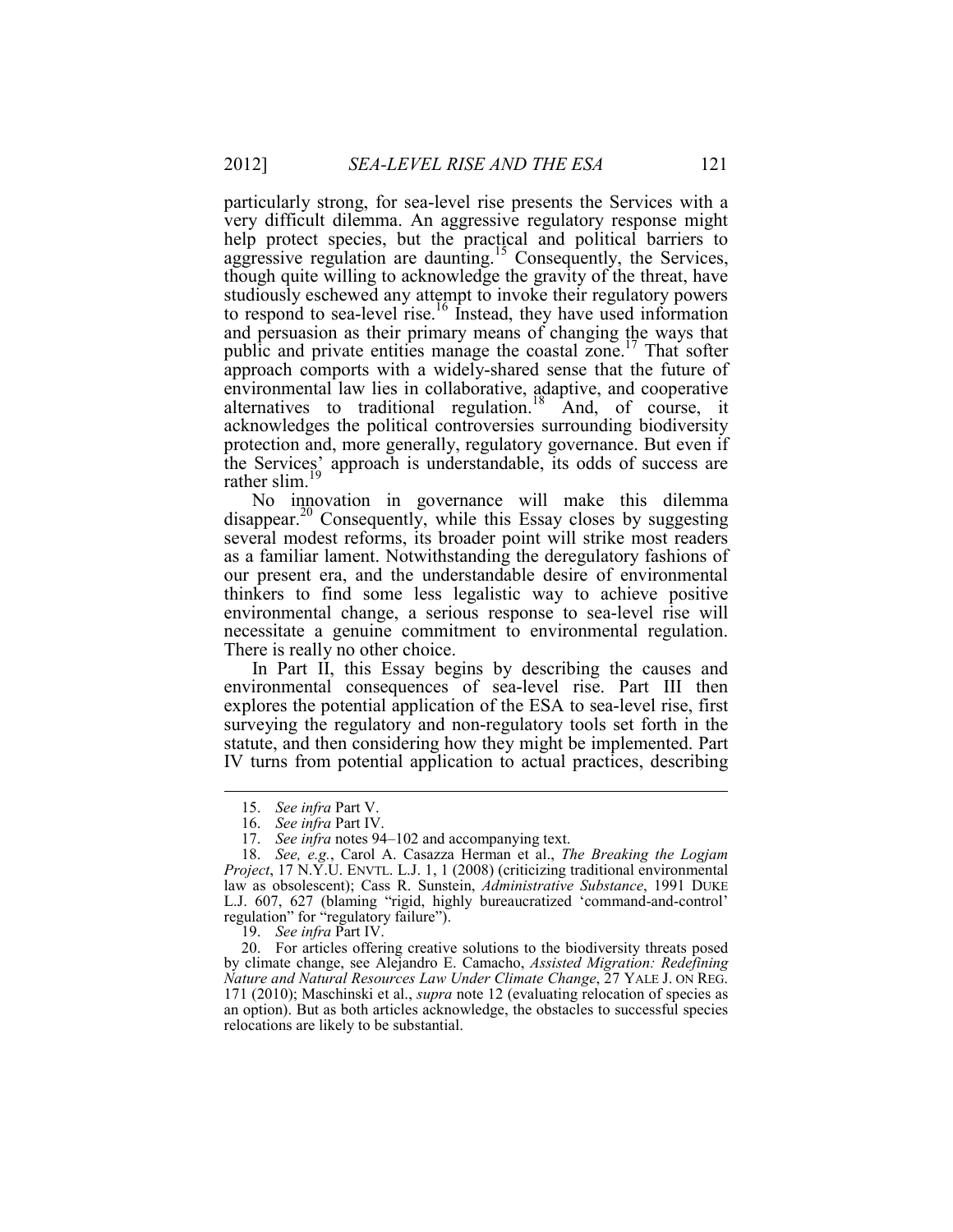what the Services have actually done to address sea-level rise. Part V explores why there are significant differences between theoretical possibilities and actual practices, and this Essay concludes with suggestions for partial reform.

#### II. RISING SEAS AND CHANGING HABITATS

Sea levels are rising.<sup>21</sup> The changes are incremental and uneven; in some areas, land elevations are also rising, which slows or negates the apparent change, and in others, land is subsiding, thereby accelerating the impacts of rising seas.<sup>22</sup> But across the globe, average sea levels rose by approximately 1.7 millimeters per year over the past century.<sup>23</sup> Predictions of future sea-level rise vary significantly and have substantial error ranges, though some level of accelerated change is all but certain.<sup>24</sup> Several recent studies project as much as four feet of sea-level rise by the end of the twenty-first century and continued change thereafter.<sup>25</sup> If substantial portions of the Greenland or Antarctic ice sheets melt, the changes could be much more drastic.<sup>26</sup>

 22. *See Coastal Areas Impacts & Adaptation*, U.S. ENVTL. PROT. AGENCY*,*  http://www.epa.gov/climatechange/impacts-adaptation/ coasts.html#impactssea (last updated June 14, 2012).

<u>.</u>

 <sup>21.</sup> INTERGOVERNMENTAL PANEL ON CLIMATE CHANGE, CLIMATE CHANGE 2007: THE PHYSICAL SCIENCE BASIS 387 (Susan Solomon et al. eds., 2007). *See also* Stefan Rahmstorf et al., *Recent Climate Observations Compared to Projections*, 316 SCI. 709, 709 (2007) ("Since 1990 the observed sea level has been rising faster than the rise projected by models . . . .").

<sup>23.</sup> INTERGOVERNMENTAL PANEL ON CLIMATE CHANGE, CLIMATE CHANGE 2007: IMPACTS, ADAPTATIONS AND VULNERABILITY 320 (M.L. Parry et al. eds., 2007), *available at* http://www.ipcc.ch/pdf/assessment-report/ar4/wg2/ar4-wg2 chapter6.pdf.

 <sup>24.</sup> *See, e.g.,* Martin Vermeer & Stefan Rahmstorf, *Global Sea Level Linked to Global Temperature*, 106 PROC. NAT'L ACAD. SCI. 21527, 21531 (2009) (predicting changes three times higher than most recent projections of the Intergovernmental Panel on Climate Change).

 <sup>25.</sup> Endangered and Threatened Wildlife and Plants; Listing of the Miami Blue Butterfly as Endangered Throughout Its Range; Listing of the Cassius Blue, Ceraunus Blue, and Nickerbean Blue Butterflies as Threatened Due to Similarity of Appearance to the Miami Blue Butterfly in Coastal South and Central Florida, 77 Fed. Reg. 20948, 20970 (Apr. 6, 2012) (summarizing recent studies).

 <sup>26.</sup> INTERGOVERNMENTAL PANEL ON CLIMATE CHANGE, *supra* note 23, at 317 ("Irreversible breakdown of the West Antarctica and/or Greenland ice sheets, if triggered by rising temperatures, would make this long-term rise significantly larger, ultimately questioning the viability of many coastal settlements across the globe.").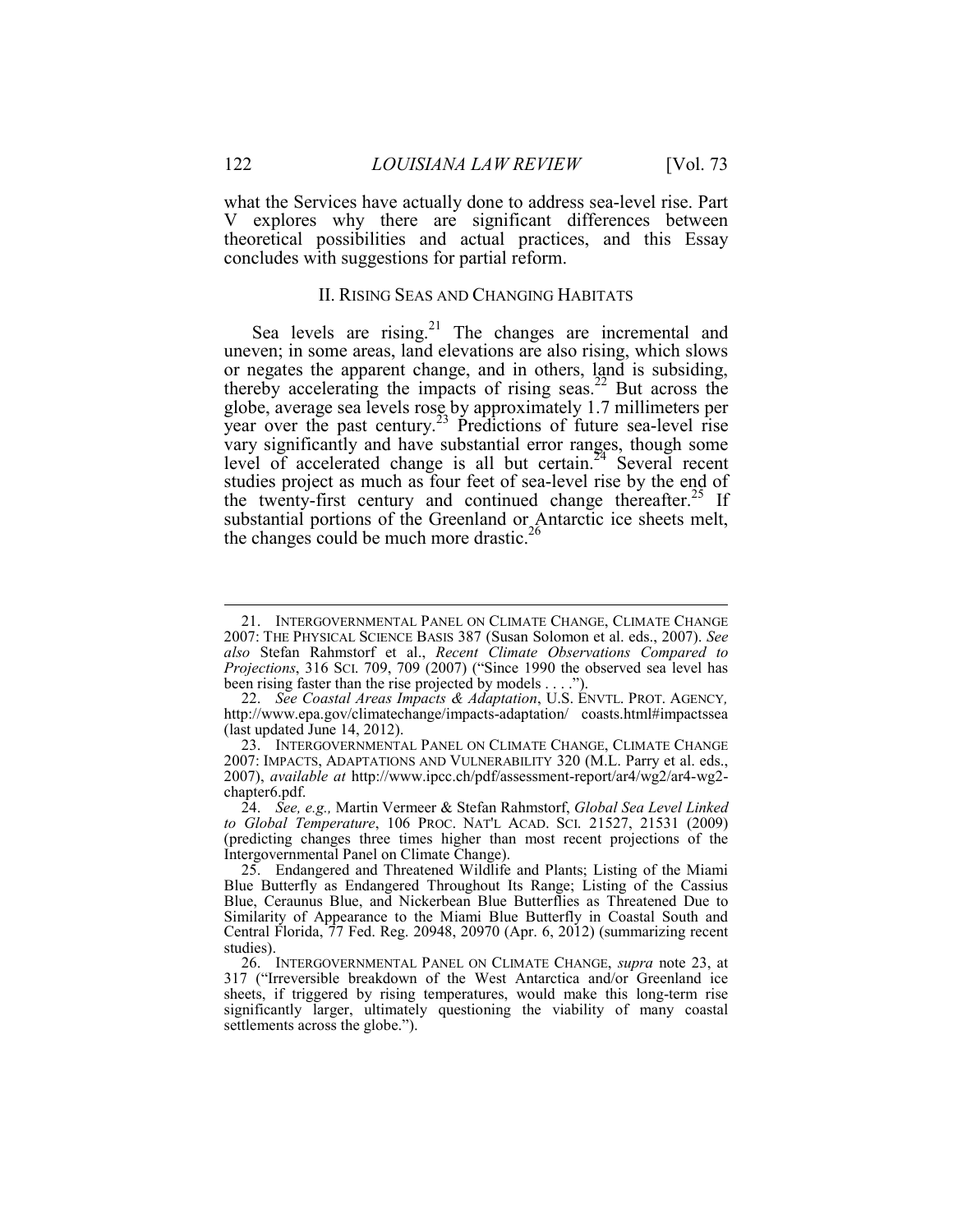The primary cause of these changes has long been clear.<sup>27</sup> Sea levels are rising because average global temperatures are rising, and those rising temperatures cause liquid water to expand and ice to melt.<sup>28</sup> Global temperatures are rising largely because of human emissions of greenhouse gases, which increase the capacity of the atmosphere to retain energy radiated upward as heat.<sup>29</sup> Those greenhouse gas emissions derive from a wide variety of sources and activities, with fossil fuel combustion contributing the lion's share.<sup>30</sup> That fossil fuel combustion, in turn, supports electric power generation, transportation, manufacturing, and domestic heating across much of the world. $31$ 

Those rising seas threaten biodiversity in several ways. Many coastal areas have gradual topography, and a slight rise in sea levels can inundate many acres of land.<sup>32</sup> Areas that were previously subject to the ebb and flow of the tides will become open water; dry sand beaches and coastal wetlands will be flooded; inland freshwater wetlands, forests, or dune habitats will be displaced by more salt-tolerant assemblages; and freshwater streams and aquifers may turn brackish or saline.<sup>33</sup> These habitat shifts will be stressful for species even in undeveloped areas, but where humans have built up the coastal zone, habitat zones cannot migrate landward as sea levels rise. As a result, some habitats will be lost.<sup>34</sup> The problem is even more acute for areas with hardly any topographic variation, like southern Florida or southern Louisiana. There, habitat migrations would have to be exceedingly rapid to

 <sup>27.</sup> *See, e.g.,* James G. Titus, *Sea Level Rise*, *in* THE POTENTIAL EFFECTS OF CLIMATE CHANGE ON THE UNITED STATES: REPORT TO CONGRESS 118, 118–19 (1989) (describing the "greenhouse effect" as a cause of sea-level rise).

 <sup>28.</sup> *See* INTERGOVERNMENTAL PANEL ON CLIMATE CHANGE, *supra* note 21, at 408.

 <sup>29.</sup> *See id.* at 133–36.

 <sup>30.</sup> *See id.* at 136 (quantifying contributions from various sources).

 <sup>31.</sup> *See generally* U.S. ENVTL. PROT. AGENCY, INVENTORY OF U.S. GREENHOUSE GAS EMISSIONS AND SINKS, 1990–2010 (2012), *available at*  http://epa.gov/climatechange/Downloads/ghgemissions/US-GHG-Inventory-2012- Main-Text.pdf.

 <sup>32.</sup> *See, e.g.,* James G. Titus & Charlie Richman, *Maps of Lands Vulnerable to Sea Level Rise: Modeled Elevations along the U.S. Atlantic and Gulf Coasts*, 18 CLIMATE RES. 205, 217-23 (2001) (mapping vulnerable areas in Louisiana, Florida, North Carolina, and the mid-Atlantic coast).

 <sup>33.</sup> *See* Ann Shellenbarger Jones et al., *Vulnerable Species: The Effects of Sea-Level Rise on Costal Habitats*, *in* U.S. CLIMATE CHANGE SCIENCE PROGRAM, COASTAL SENSITIVITY TO SEA-LEVEL RISE: A FOCUS ON THE MID-ATLANTIC REGION 73–83 (2009) (describing habitat impacts).

 <sup>34.</sup> *See* Noss, *supra* note 5, at 3 ("[H]uman development adjacent to the coasts has destroyed suitable habitat and severed potential dispersal corridors to inland areas that might otherwise accommodate range shifts.").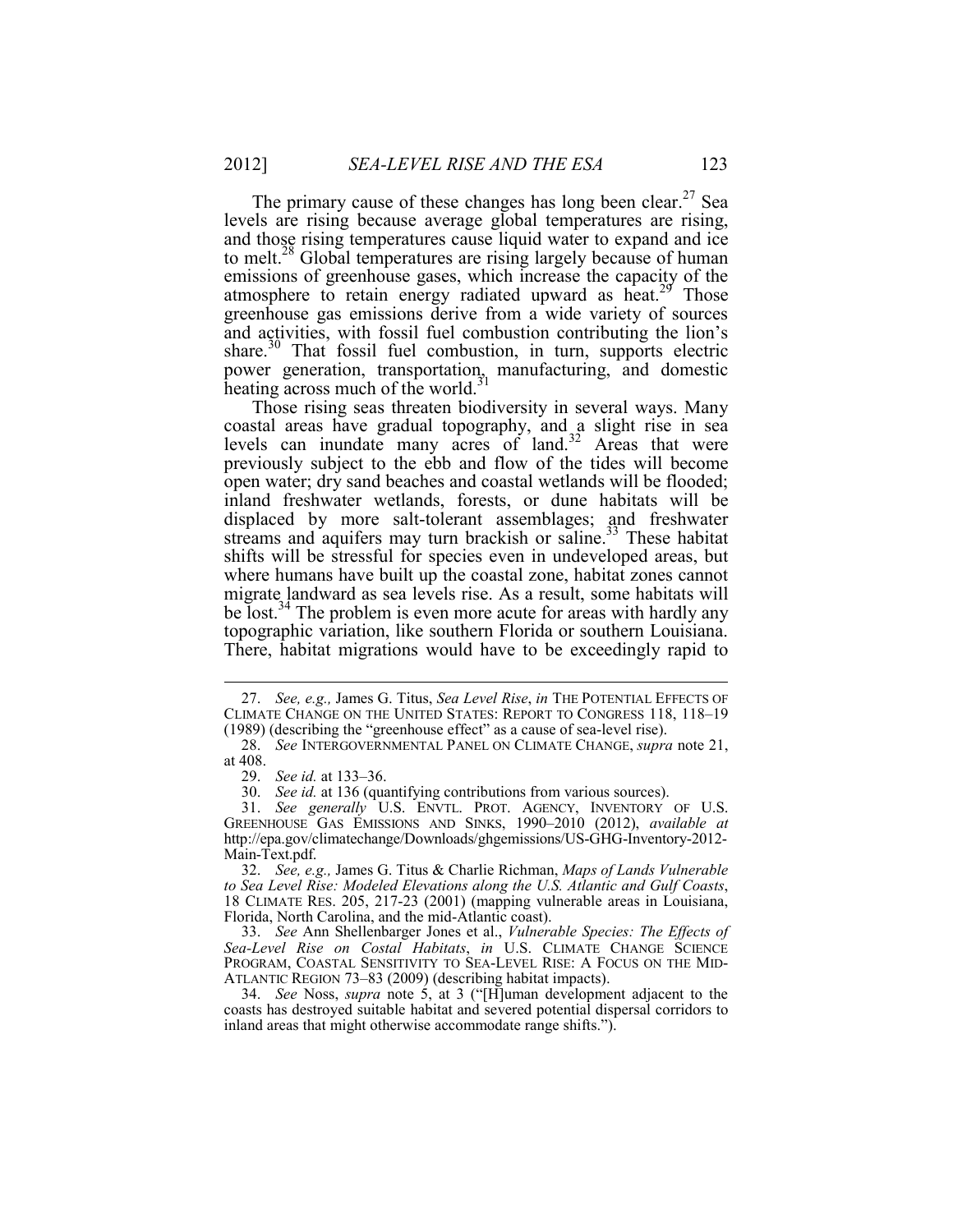keep pace with rising seas.<sup>35</sup> In some areas—the Florida Everglades and Keys provide perhaps the starkest examples—there may soon be nowhere that the habitat can  $\text{go}^{36}$  And as habitat goes, so, often, go the species. $37$ 

#### III. LEGAL OPTIONS

To all of this we have, in theory, a legislative response. According to conventional wisdom, the ESA is one of the most powerful environmental laws in the world.<sup>38</sup> It combines mandatory procedures with seemingly stringent regulatory prohibitions, creating a formidable set of coercive sticks, and it also empowers the Services to use a variety of incentive- and information-based strategies. This Part addresses how all of these tools might help the Services respond to sea-level rise.

#### *A. Section 4*

<u>.</u>

The ESA's regulatory and nonregulatory protections begin with section 4, which sets forth procedures for listing species as threatened or endangered, designating critical habitat for those species, and drafting recovery plans.<sup>39</sup> Section 4 itself does not provide any regulatory protection for species. Other than authorizing recovery plans, which typically are not binding, it simply provides procedures for making species eligible for protection. But outside of a few narrow exceptions, a listing under

 <sup>35.</sup> *See id*.; John C. Ogden et al., *The Use of Conceptual Ecological Models to Guide Ecosystem Restoration in South Florida*, 25 WETLANDS 795, 801 (2005) ("Given that Florida is characterized by very small topographic relief, a conservatively estimated sea-level rise of 0.75 m over the next century will reduce shoreline habitat, overall habitat extent, and mix sediments and salinities altering water composition." (citation omitted)).

 <sup>36.</sup> *See generally* THE NATURE CONSERVANCY, INITIAL ESTIMATES OF THE ECOLOGICAL AND ECONOMIC CONSEQUENCES OF SEA LEVEL RISE ON THE FLORIDA KEYS THROUGH THE YEAR 2100 (2009) (mapping future scenarios for the Florida Keys, some of which involve nearly complete inundation).

 <sup>37.</sup> *See* David S. Wilcove et al., *Quantifying Threats to Imperiled Species in the United States*, 48 BIOSCIENCE 607, 609 (1998) (identifying habitat loss as the largest threat to threatened and endangered species).

 <sup>38.</sup> *See, e.g.,* William H. Rodgers, Jr., *Indian Tribes*, *in* 1 THE ENDANGERED SPECIES ACT AT THIRTY: RENEWING THE CONSERVATION PROMISE 161, 170 (Dale D. Goble et al. eds., 2006) (describing the ESA as "the strongest environmental law in the world").

 <sup>39.</sup> *See* 16 U.S.C. § 1533 (2006).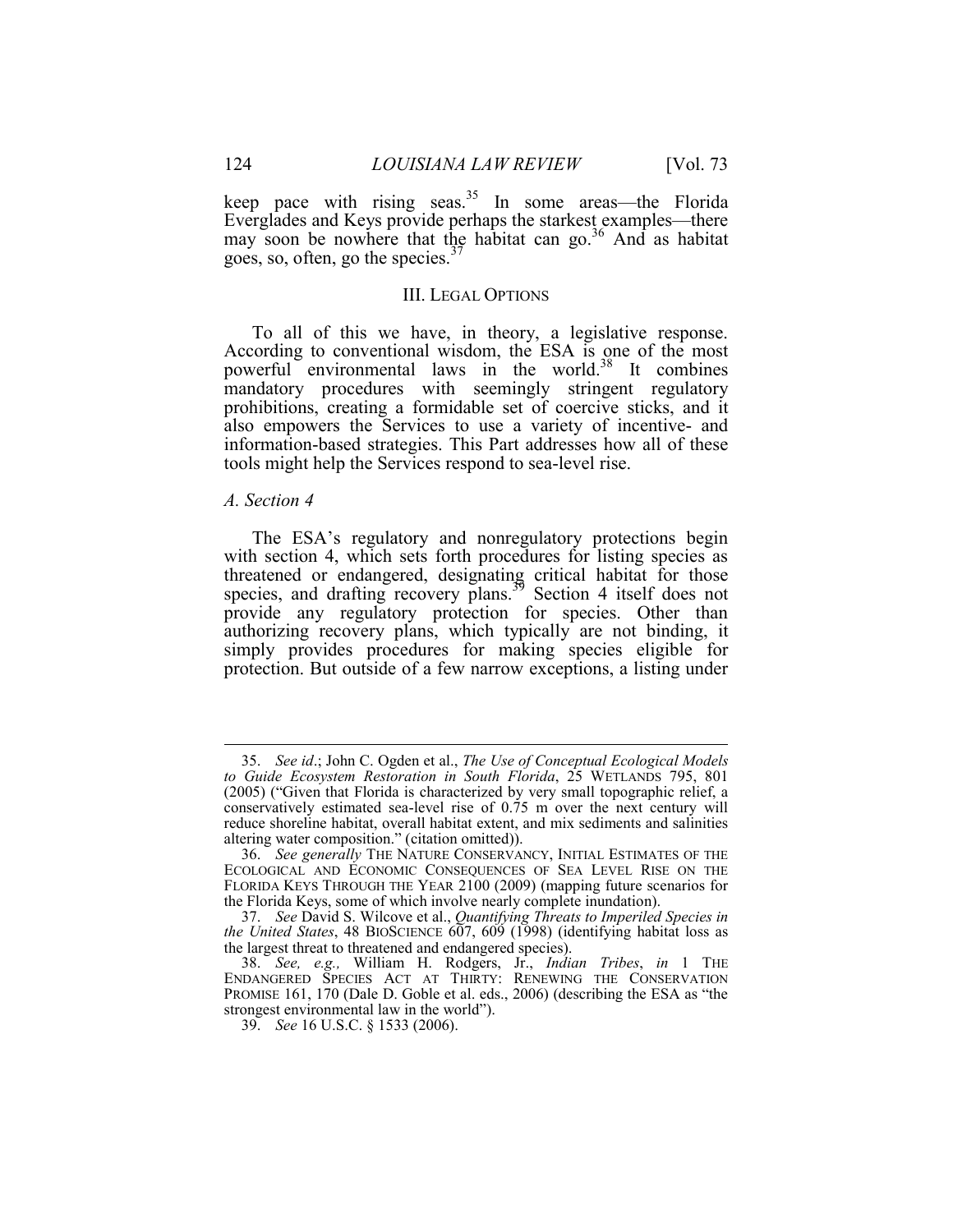section 4 is a condition precedent to any other protection under the Act. $40$ 

One might expect sea-level rise to affect section 4 implementation in several ways. First, the Services might consider sea-level rise when making their listing decisions.<sup>41</sup> Section 4 lists several factors that the Services must take into account, including "the present or threatened destruction, modification, or curtailment of [the species'] habitat or range. $n^2$  That factor clearly encompasses the effects of sea-level rise.<sup>43</sup> Second, the Services might adjust or expand their critical habitat designations to encompass inland areas likely to become essential as sea levels rise.<sup>44</sup> The ESA defines critical habitat as habitat "essential to the conservation of the species," and if existing habitat will be inundated, then the habitat that remains, or even habitat areas that are not presently suitable for the species, may become essential.<sup>45</sup> Finally, recovery plans could include a wide variety of provisions designed to allow species to adjust to rising seas.<sup>46</sup>

#### *B. Section 7*

1

While section 4 establishes species' eligibility for protection, the actual protection comes from elsewhere in the statute, with section 7 playing a central role.<sup>47</sup> Section 7 prohibits federal

 44. *See* Ruhl, *supra* note 41, at 36 ("[T]he provision allowing designation of specific areas outside the geographical area occupied by the species if 'essential for the conservation of the species' may be an ideal way for FWS to respond aggressively to ecological reshuffling.").

 45. 16 U.S.C. § 1532(5)(A) (2006). Not all essential areas are to be included; the definition includes only those essential areas "which may require special management considerations or protection." *Id.* The definition also expressly includes presently unoccupied habitat if it meets the "essential" criterion. *See id.* § 1532(5)(A)(ii).

 46. *See* 16 U.S.C. § 1533(f); Anna T. Moritz et al., *Biodiversity Baking and Boiling: Endangered Species Act Turning Down the Heat*, 44 TULSA L. REV. 205, 222 (2008) ("[T]he section 7 consultation process is the heart of the ESA.").

 47. 16 U.S.C. § 1536 (2006). Many commentators view section 7 as the most influential portion of the ESA. However, in practice, implementation of sections 7 and 9 is closely intertwined, and the influence of the two sections can

 <sup>40.</sup> Unlisted species may be the beneficiaries, incidentally and sometimes intentionally, of the protection of species listed under the Act, but sections 7 and 9 extend their direct protections only to species actually listed.

 <sup>41.</sup> *See* J.B. Ruhl, *Climate Change and the Endangered Species Act: Building Bridges to the No-Analog Future*, 88 B.U. L. REV. 1, 33 (2008) (arguing that "[s]ection 4 leaves no room for debate over whether the agency must integrate climate change effects in the listing decision").

<sup>42. 16</sup> U.S.C. § 1533(a)(1)(A).

 <sup>43.</sup> *See supra* notes 32–37 and accompanying text.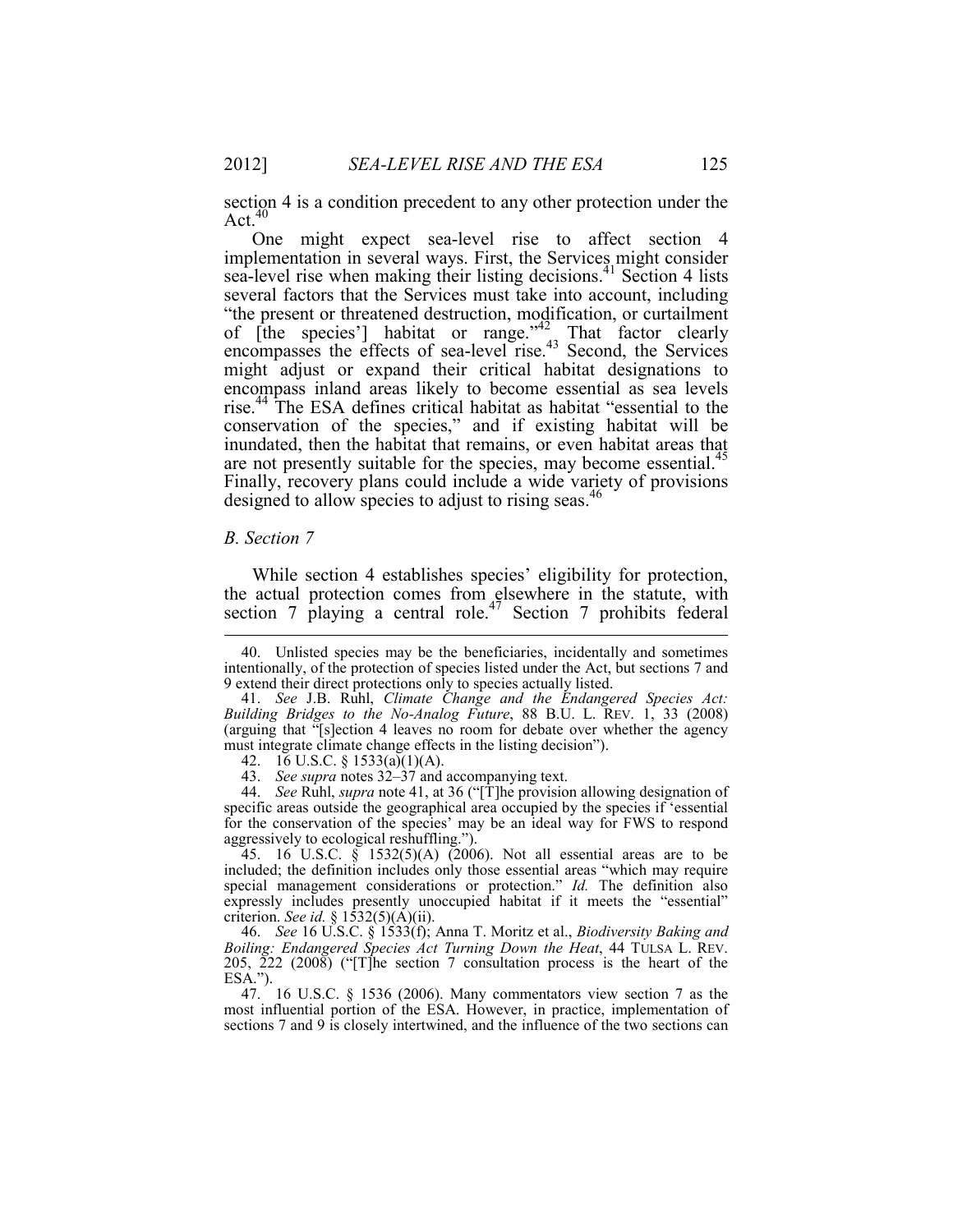agencies from taking actions likely to "jeopardize" the continued existence of listed species or to "result in the destruction or adverse modification" of designated critical habitat.<sup>48</sup> Section 7 also creates detailed procedural requirements for putting that substantive mandate into effect. If their activities may affect listed species, federal agencies are obligated to "consult" with one of the Services, depending on which agency holds jurisdiction over the affected species. The Services must provide either a concurrence that the proposed project's effects will not be adverse or, if some adverse effect is possible, a "biological opinion" assessing whether the project is likely to cause jeopardy or adverse modification and prescribing adjustments to reduce or eliminate the adverse impacts.<sup>49</sup> This consultation process rarely halts projects, but every year it leads to thousands of environmentally protective project changes. $50$ 

As with section 4, the Services might use section 7 to respond to sea-level rise in several ways. First, and perhaps most ambitiously, the Services might use the section 7 process to address the root causes of climate change.<sup>51</sup> Thus, when federal agencies consider actions that will accelerate greenhouse gas emissions or eliminate greenhouse gas sinks,  $52$  the Services might require consultation. Through those consultation processes, the Services might negotiate or impose conditions designed to avoid or mitigate emissions.<sup>53</sup>

Even if the Services do not take that step, they might invoke sea-level rise as a reason to ratchet up their efforts to address other

be difficult to separate. *See* Dave Owen, *Critical Habitat and the Challenge of Regulating Small Harms*, 64 FLA. L. REV. 141, 187 & n.292 (2012) (explaining how section 7 consultations almost invariably lead to restrictions designed to avoid "takes" of listed species).

<sup>48. 16</sup> U.S.C. §  $1536(a)(2)$ . Section 7(a)(1), which requires all federal agencies to take steps to conserve listed species, has proven less influential in practice, and I do not discuss its importance here.

 <sup>49. 16</sup> U.S.C. § 1536(b), (c) (setting forth the consultation requirements).

 <sup>50.</sup> *See* Owen, *supra* note 47, at 163–64.

 <sup>51.</sup> *See* Moritz et al., *supra* note 46, at 207 ("The regulation of greenhouse gas emissions under the ESA through the Section 7 consultation process is legally required and of great practical importance."). *But see* Ruhl, *supra* note 41, at 46–47 (arguing that the consultation process applies poorly to greenhouse gas sources).

 <sup>52.</sup> A greenhouse gas sink is a landscape feature, like a growing forest, that removes greenhouse gases from the atmosphere.

 <sup>53.</sup> *See* Moritz et al., *supra* note 46, at 223–29.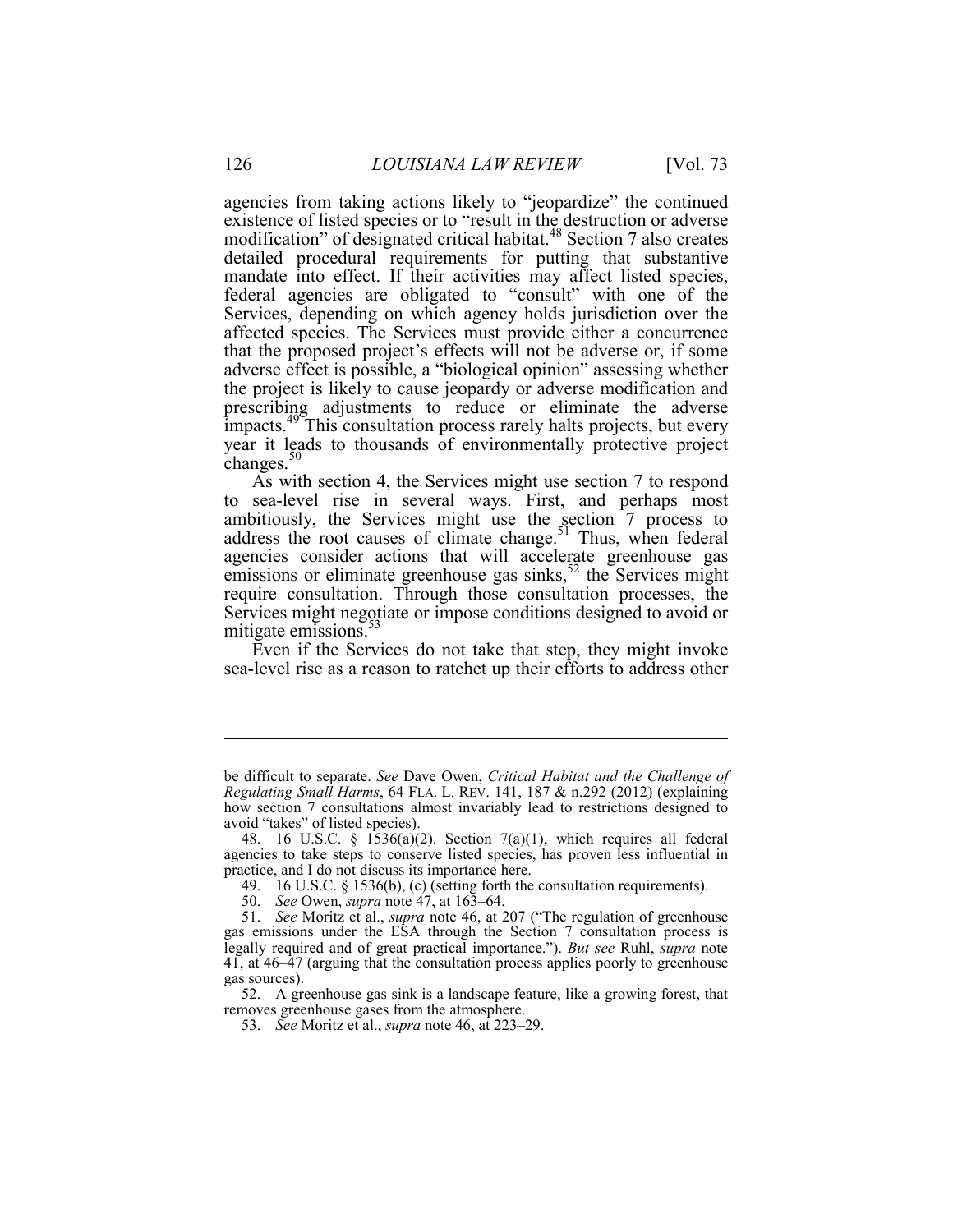threats.<sup>54</sup> For example, if a species is likely to be threatened by saltwater intrusion, the Services might seek more stringent controls on upstream water withdrawals and pollutant discharges.<sup>55</sup> The gravity of those other threats may increase as sea-level rise adds a new stressor, creating a likelihood of jeopardy or adverse modification even if the same activities would pose less of a threat in a world without climate change.<sup>56</sup> Consequently, the Services might reach more jeopardy or adverse modification findings, or they might use the section 7 process to impose more protective conditions in an effort to increase species' capacity to survive despite rising seas.

#### *C. Section 9 (and Sections 7 and 10)*

The ESA's other major substantive constraint comes from section 9, which prohibits anyone from "taking" endangered species. $57$  That prohibition appears far-reaching, particularly because the Services interpret the prohibition to include some modifications to habitat.<sup>58</sup> Nevertheless, exceptions to the prohibition do exist. "Incidental" takes are allowed pursuant to approved "incidental take statements," which the Services issue through the section 7 consultation process, and pursuant to "habitat conservation plans," which are governed by ESA section 10.<sup>59</sup>

 <sup>54</sup>*. See generally* Robin Kundis Craig, *"Stationarity is Dead"—Long Live Transformation: Five Principles for Climate Change Adaptation Law*, 34 HARV. ENVTL. L. REV. 9, 43–45 (2010) (emphasizing the reduction of nonclimate stressors as a central priority for environmental protection in an era of climate change).

 <sup>55.</sup> *See, e.g.*, Endangered and Threatened Wildlife and Plants; Final Listing Determinations for Two Distinct Population Segments of Atlantic Sturgeon (*Acipenser oxyrinchus oxyrinchus*) in the Southeast, 77 Fed. Reg. 5914, 5972 (Feb. 6, 2012) (discussing the relationship between saltwater intrusion and other habitat stressors).

 <sup>56.</sup> *See* Natural Res. Def. Council v. Kempthorne, 506 F. Supp. 2d 322, 367–69 (E.D. Cal. 2007) (rejecting as illegal a biological opinion that failed to consider whether climate change would exacerbate other strains upon the species); Moritz et al., *supra* note 46, at 223 ("[A] finding that allowing the destruction of certain coastal wetlands relied upon by a listed species will not equate to jeopardy because sufficient other wetlands still exist in a nearby preserve utterly fails to protect the species if the preserve will no longer exist in 50 years following another half-meter or more of sea level rise.").

 <sup>57. 16</sup> U.S.C. § 1538 (2006).

 <sup>58.</sup> *See* Babbitt v. Sweet Home Chapter of Cmtys. for a Great Or., 515 U.S. 687 (1995) (upholding this interpretation).

 <sup>59.</sup> *See* 16 U.S.C. § 1536(b)(4) (2006); *id.* § 1539(a); J.B. Ruhl, *How to Kill Endangered Species, Legally: The Nuts and Bolts of Endangered Species Act "HCP" Permits for Real Estate Development*, 5 ENVTL. LAW. 345 (1999).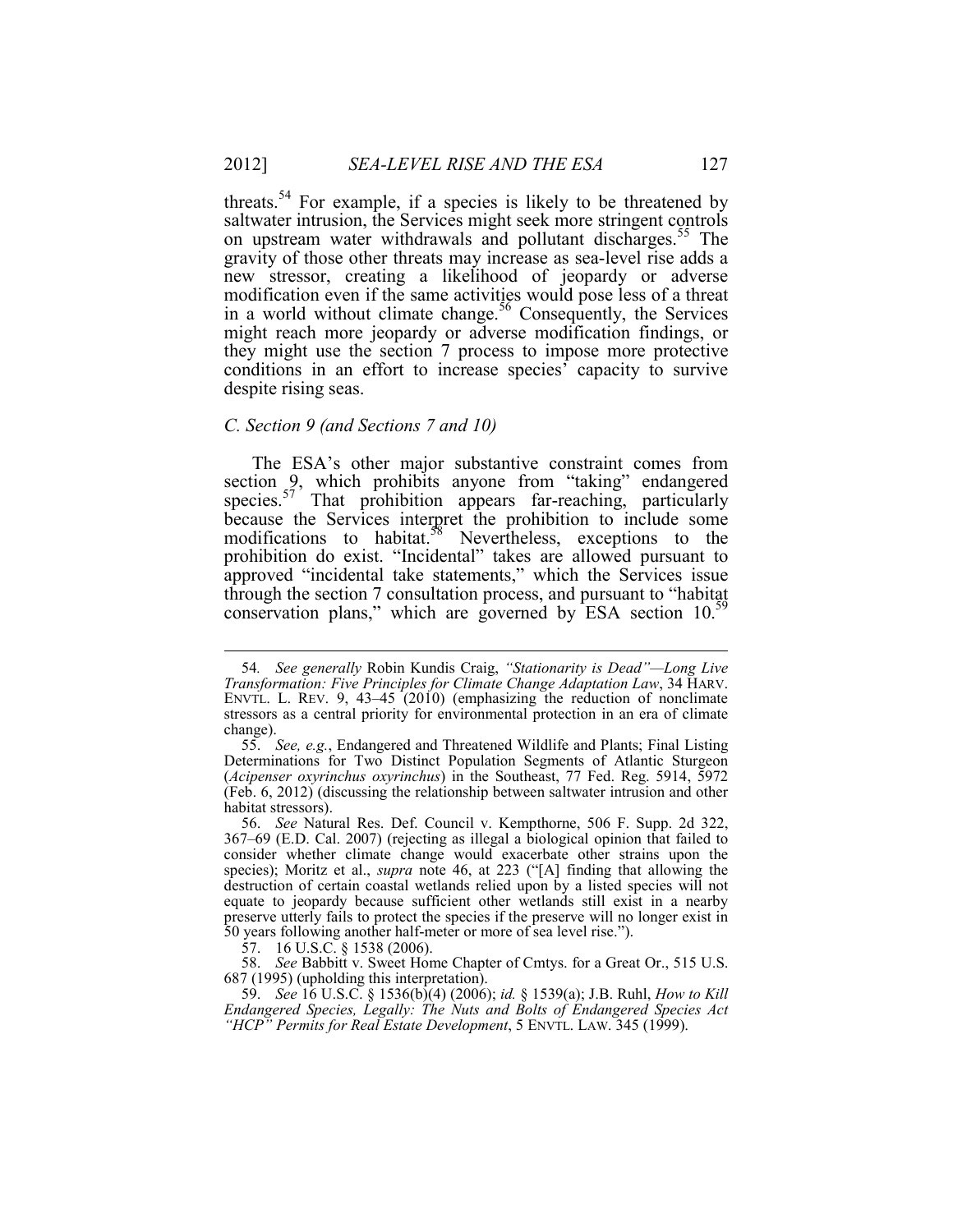Both incidental take statements and habitat conservation plans require compliance with conditions designed to minimize the impact of the take, and habitat conservation plans can also include measures to compensate for takes.<sup>60</sup>

Like the jeopardy and adverse modification prohibitions, the take prohibition might address sea-level rise in two primary ways. First, a few commentators and activists have argued that at least some actions that emit greenhouse gases, and thus contribute to habitat modifications, are causing prohibited takes and should therefore face liability under section  $9.61$  Second, sea-level rise might provide a basis for finding that other incursions upon habitat or threats to species constitute a "take." For example, amid stable sea levels, a beach-armoring program that degrades some habitat might not create a take because animals may be able to avoid the project area without incurring any harm. But if sea-level rise has left those animals with nowhere else to go, the same activity might be subject to section 9 liability.

#### *D. Non-Regulatory Tools*

When lawyers and politicians talk about the ESA, they tend to characterize it as a regulatory "pit bull," a source of rigid and unyielding prohibitions. $62$  But actual implementation of section 7 and section 9 involves far fewer commands (let alone enforcement actions) and much more negotiation than the "pit bull" characterization would suggest. $63$  The Services also have a variety of nonregulatory tools, many of which they could employ to address sea-level rise. They can draft recovery plans, which can provide blueprints for species conservation.<sup>64</sup> They can use federal

 <sup>60.</sup> *See* 16 U.S.C. § 1536(b)(4)(C)(ii); *id.* § 1539(a) (requiring applicants to "minimize and mitigate" impacts).

 <sup>61.</sup> *See, e.g.*, Moritz et al., *supra* note 46, at 230–31. *But see* Ruhl, *supra*  note 41, at 40–42 (concluding that plaintiffs could not show that a specific emissions source was the proximate cause of a take); Owen, *supra* note 47, at 160 (drawing a similar conclusion).

 <sup>62.</sup> *See, e.g.*, Steven P. Quarles, *The Pit Bull Goes to School: The Endangered Species Act at 25: What Works?*, 15 ENVTL. F. 55, 55 (1998).

 <sup>63.</sup> *See* Owen, *supra* note 47, at 182–85.

 <sup>64.</sup> *See* Anthony Povilitis & Kierán Suckling, *Addressing Climate Change Threats to Endangered Species in U.S. Recovery Plans*, 24 CONSERVATION BIOLOGY 372, 372 (2010) ("Recovery plans are the central organizing tool for guiding species restoration under the U.S. Endangered Species Act."). Legal authors have generally been less sanguine in their estimation of the value of recovery plans, at least as they have traditionally been drafted. See, e.g., Federico Cheever, *The Road to Recovery: A New Way of Thinking About the*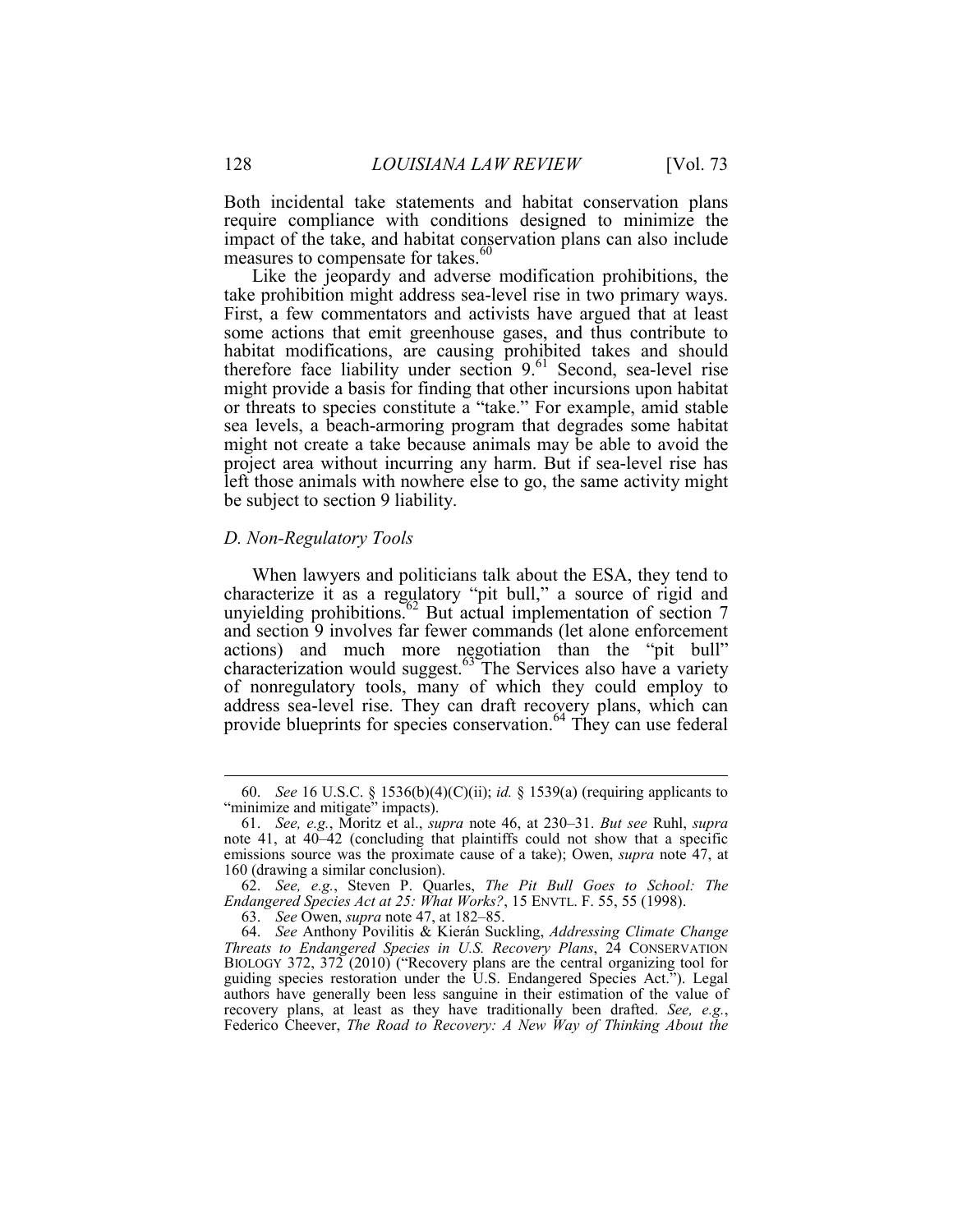money to purchase habitat. $65$  They can manage areas that they already control, like wildlife refuges, to promote resilience in the face of rising seas, perhaps by restoring or creating habitat to compensate for likely losses elsewhere.<sup>66</sup> They can promote scientific research on the threats posed by sea-level rise and the ways that species might respond. Using that knowledge, they can participate, as informational resources and as advocates rather than as regulators, in state, local, and private decision-making processes. $67$  And finally, they can try to educate the general public about the impacts of sea-level rise. $68$  None of these options figures centrally in the average legal casebook's coverage of the ESA, but all are prominent in the Services' portfolio of tools.

#### IV. ACTUAL RESPONSES

So, what are the Services actually doing? The answer is not easy to discern. While the Services produce thousands of documents every year, most are not published to the Internet.<sup>69</sup> Nor do the Services produce summary statistics explaining how, if at all, their implementation approaches are evolving or changing. ESA implementation can therefore seem like a black box, and exposing that box's inner workings would require issuing dozens of Freedom of Information Act requests, reviewing hundreds—

*Endangered Species Act*, 23 ECOLOGY L.Q. 1, 16 & n.64 (1996) (arguing that recovery plans were often vague and usually unenforceable).

 <sup>65.</sup> *See, e.g.*, U.S. FISH & WILDLIFE SERV., FY 2011 COOPERATIVE ENDANGERED SPECIES CONSERVATION FUND PROJECT DESCRIPTIONS ARRANGED BY STATE (2012), *available at* http://www.fws.gov/endangered/ grants/Sect%206%20FY2011%20Combined%20Award%20Summaries%20Fina l%208-22.pdf.

 <sup>66.</sup> *See, e.g.*, *Working with Nature to Prepare for the Change*, U.S. FISH & WILDLIFE SERV., http://www.fws.gov/southeast/climate/stories/alligatorriver.html (last updated Sept. 28, 2010) (describing efforts to promote habitat resiliency at the Alligator River National Wildlife Refuge in North Carolina) [hereinafter *Working with Nature*].

 <sup>67.</sup> For example, in a recent research project focused on state water allocation decisions, I discovered that the Services often submitted comments on water right applications. *See* Dave Owen, *The* Mono Lake *Case, The Public Trust Doctrine, and the Administrative State*, 45 U.C. DAVIS L. REV. 1099, 1118 (2012).

 <sup>68.</sup> *See, e.g.*, *There's Nothing Level About Sea Level*, U.S. FISH & WILDLIFE SERV., http://www.fws.gov/southeast/climate/profiles/caperomain.html (last updated Mar. 2, 2011) (educational video) [hereinafter *There's Nothing Level*].

 <sup>69.</sup> Listing decisions and critical habitat-designation documents are published in the Federal Register. Biological opinions and habitat conservation plans are not, however, and many are not published anywhere on the Internet.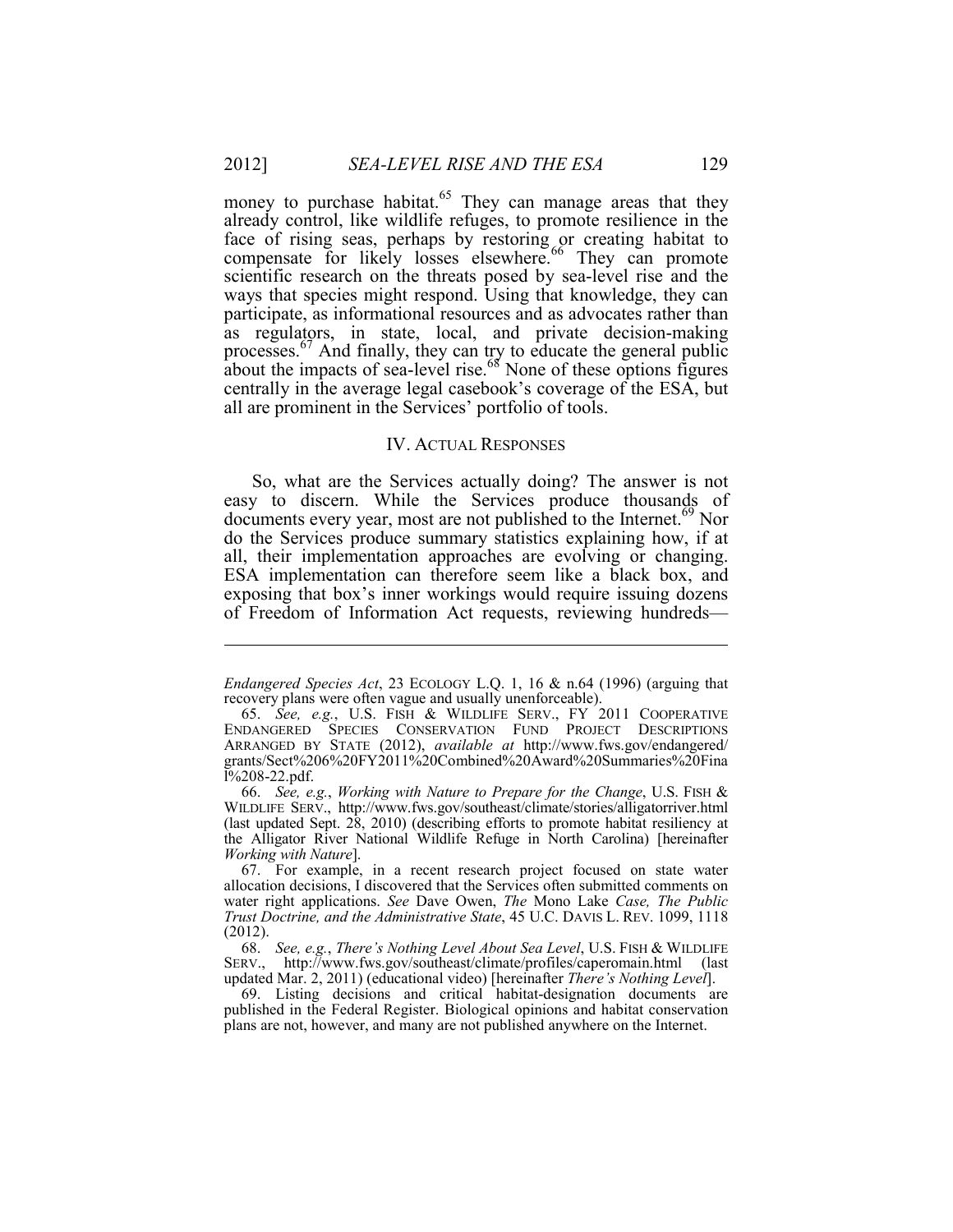perhaps thousands—of documents, and interviewing many agency staff.<sup>70</sup> For this Essay, I did not take those ambitious steps. My research instead was limited to court cases, Federal Register filings, agency guidance documents and policy statements, and agency websites.

Nevertheless, even that limited set of sources supports some intriguing, albeit tentative, conclusions about how the Services are using the ESA to respond to sea-level rise. The central conclusion is that the Services are committed to responding to sea-level rise, but only by using a subset of the available tools. Their marked preference has been to use their educational powers and persuasive authority rather than any sort of regulatory stick.

#### *A. Section 4 Implementation: Species Listing and Critical Habitat*

The most extensive paper trail documenting the Services' responses to sea-level rise comes from implementation of ESA section 4.<sup>71</sup> The Services' proposed and final decisions to list species as threatened or endangered, to remove them from the lists, and to designate or change critical habitat all are published in the Federal Register, as are status reports on unresolved listing petitions. Consequently, an extensive written record documents what the Services are doing to implement section 4 and why.

That record leaves no doubt that the Services now consider sealevel rise to be a threat. For a few species, the Services have referred to sea-level rise as a primary reason for a threatened or endangered listing.<sup>72</sup> For many others, they have identified it as a contributing threat, both in listing documents and in reviews of the status of species that remain candidates for listing.<sup>73</sup> Whether the

 <sup>70.</sup> For an example of this approach, see Owen, *supra* note 47, at 161–63. Even with this more exhaustive methodology, some questions about the efficacy of regulatory approaches remained very difficult, if not impossible, to answer.

 <sup>71.</sup> That evidence is clear partly because listing documents are readily accessible.

 <sup>72.</sup> *See, e.g.,* Endangered and Threatened Wildlife and Plants; Listing of the Miami Blue Butterfly as Endangered Throughout Its Range; Listing of the Cassius Blue, Ceraunus Blue, and Nickerbean Blue Butterflies as Threatened Due to Similarity of Appearance to the Miami Blue Butterfly in Coastal South and Central Florida, 77 Fed. Reg. 20948, 20969–70 (Apr. 6, 2012) ("Climatic changes, including sea level rise, are major threats to south Florida, including the Miami blue and its habitat.").

 <sup>73.</sup> *See, e.g.*, Endangered and Threatened Wildlife and Plants; Final Listing Determinations for Two Distinct Population Segments of Atlantic Sturgeon (*Acipenser oxyrinchus oxyrinchus*) in the Southeast, 77 Fed. Reg. 5914, 5972 (Feb. 6, 2012) (noting that sea-level rise will stress water supplies, leading to potential reductions in freshwater flows and thus impairing water quality);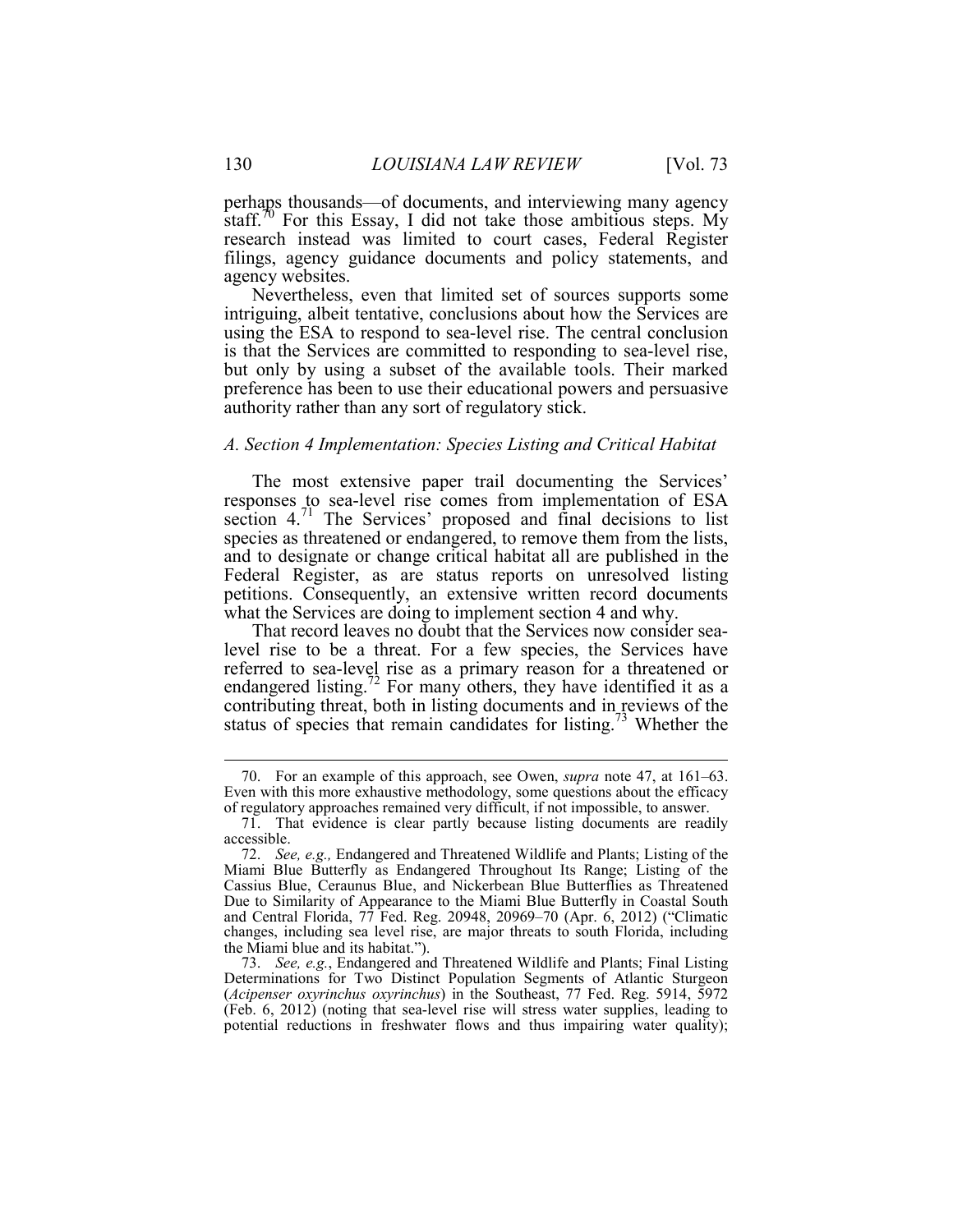Services are giving enough emphasis to sea-level rise is a scientific question beyond the scope of this Essay, but they are clearly treating it as a relevant factor. In that way, at least, sea-level rise has changed implementation of the ESA.

Nevertheless, sea-level rise has not affected section 4 implementation quite as much as one might expect. Initially, whatever effects are occurring are only of recent vintage. Through the end of 2011, the Services had actually discussed sea-level rise in 46 listing-related documents.<sup>74</sup> All but one of those documents date from 2005 or later, and 27 of them—almost 60%—are from 2010 and 2011 alone.<sup>75</sup> Scientists have understood for decades that the climate is changing and that those changes would accelerate sea-level rise, but only in the last few years have the Services' listing decisions begun to grapple with that reality.<sup> $6\%$ </sup>

Additionally, the evidence of changed approaches is almost entirely limited to species listings rather than critical habitat designations. One might expect the Services to designate as critical habitat areas that are presently not highly suitable, or perhaps not even occupied, to allow species and their habitats to migrate inland

 76. *See* Titus, *supra* note 27 (describing sea-level rise as a consequence of climate change; report chapter was written in 1989).

Endangered and Threatened Wildlife and Plants; Review of Native Species That Are Candidates for Listing as Endangered or Threatened; Annual Notice of Findings on Resubmitted Petitions; Annual Description of Progress on Listing Actions, 76 Fed. Reg. 66370, 66372, 66412, 66413, 66415, 66417 (Oct. 26, 2011) (identifying sea-level rise as a threat to multiple plant species); Endangered and Threatened Species; Determination of Nine Distinct Population Segments of Loggerhead Sea Turtles as Endangered or Threatened, 76 Fed. Reg. 58868, 58892, 58909, 58917 (Sept. 22, 2011) (discussing sea-level rise as a significant contributing threat). *But see* Endangered and Threatened Wildlife and Plants; 12-Month Finding on a Petition To List the Black-footed Albatross as Endangered or Threatened, 76 Fed. Reg. 62504, 62520–23 (Oct. 7, 2011) (identifying sea-level rise as a threat but not a substantial enough threat to justify listing).

 <sup>74.</sup> I base these numbers on the results of an electronic search for FWS or NMFS Federal Register documents containing the phrase "sea-level rise." From that overall pool, I eliminated documents that did not pertain to section 4 implementation (for example, filings pertaining to management of national wildlife refuges). The resulting numbers do contain some imprecision; the difference between actually discussing sea-level rise and merely mentioning it for example, in a paper title, or in a boilerplate summary of climate change impacts—is obviously fuzzy, and another researcher might come to slightly different numbers. Nevertheless, the differences would be subtle. There are only a few additional documents that use the phrase "sea-level rise" without providing what I would describe as discussion.

 <sup>75.</sup> A summary table is on file with the author and with the Louisiana Law Review and is available on request.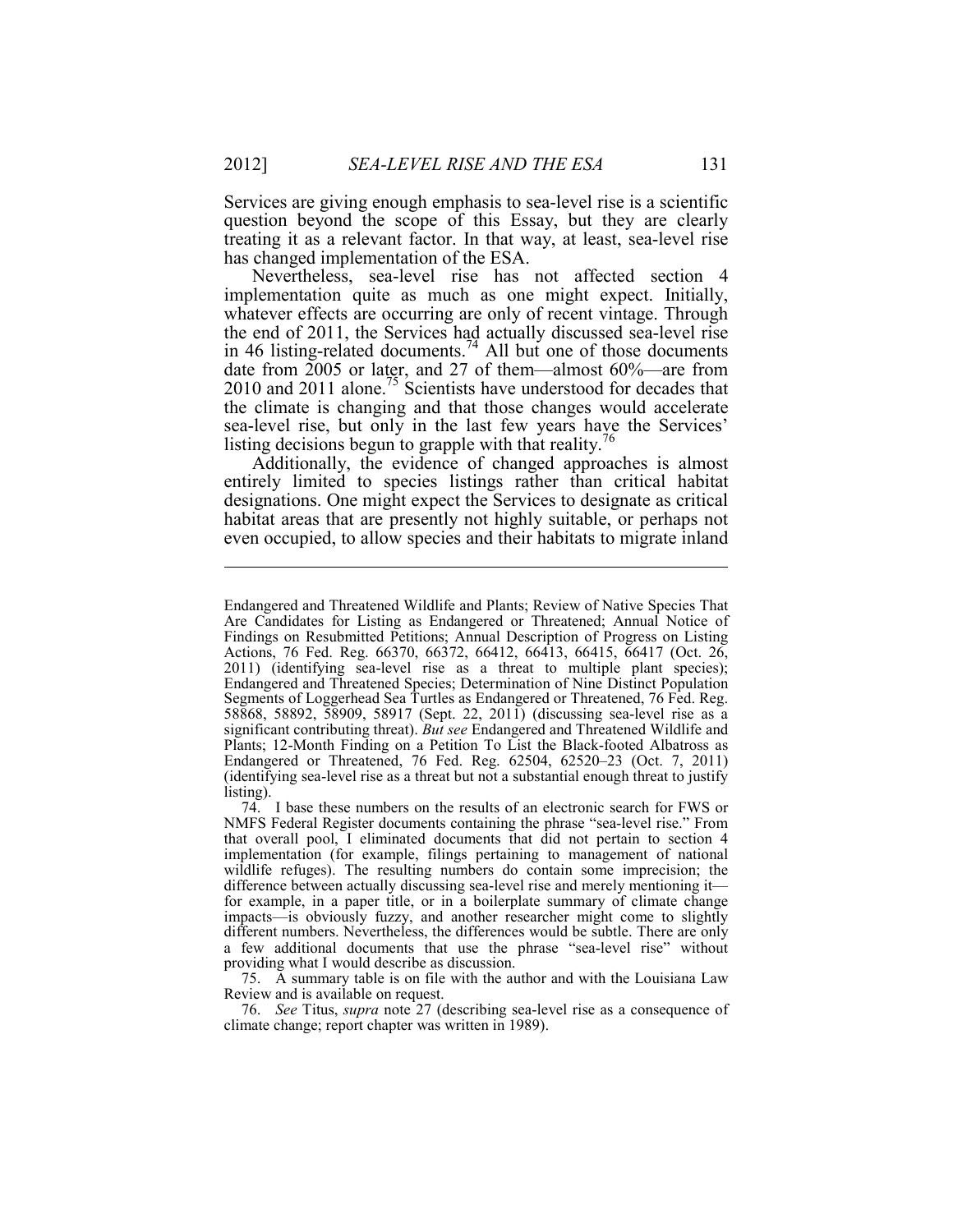as sea levels change.<sup>77</sup> That approach would fit with the letter and spirit of the law; $\frac{78}{8}$  in an era of shifting habitats, presently unoccupied areas may become essential if the species is to be conserved. Indeed, the Services themselves, along with many commentators, have endorsed that sort of anticipatory protection.<sup>7</sup> But to date, the Services have only once turned that rhetorical endorsement into reality. I found one critical habitat designation that encompassed areas likely to be needed as sea levels rise, as well as two earlier filings describing and inviting comments on that proposed approach.80 Two other documents emphasized the designation of presently-occupied habitat areas less vulnerable to sea-level rise, though in both cases that habitat might have been designated anyway (the documents are not clear on this point).<sup>81</sup> In a larger—albeit still small—number of documents, the Services

 80. Endangered and Threatened Wildlife and Plants; Revised Designation of Critical Habitat for the Pacific Coast Population of the Western Snowy Plover, 77 Fed. Reg. 36728, 36731, 36735 (June 19, 2012) (to be codified at 50 C.F.R. pt. 17) (discussing this approach); Endangered and Threatened Wildlife and Plants; Designation of Critical Habitat and Taxonomic Revision for the Pacific Coast Population of the Western Snowy Plover, 77 Fed. Reg. 2243, 2243 (proposed Jan. 17, 2012) (to be codified at 50 C.F.R. pt. 17) ("We are particularly interested in comments concerning . . . [s]pecific information on our proposed revised designation of back-dune systems and other habitats in an attempt to offset the anticipated effects of sea-level rise associated with climate change."); Endangered and Threatened Wildlife and Plants; Revised Critical Habitat for the Pacific Coast Population of the Western Snowy Plover, 76 Fed. Reg. 16046, 16049–50 (proposed Mar. 22, 2011) (to be codified at 50 C.F.R. pt. 17).

 81. *See* Endangered and Threatened Wildlife and Plants: Proposed Rulemaking to Revise Critical Habitat for Hawaiian Monk Seals, 76 Fed. Reg. 32026, 32036, 32041–42 (proposed June 2, 2011) (to be codified at 50 C.F.R. pt. 226) (acknowledging sea-level rise as a threat, noting that the critical habitat designation includes areas less vulnerable to sea-level rise, and declining to designate unoccupied habitat); Endangered and Threatened Wildlife and Plants; Designation of Critical Habitat for the Louisiana Black Bear (*Ursus americanus luteolus*), 74 Fed. Reg. 10350, 10356–57 (Mar. 10, 2009) (to be codified at 50 C.F.R. pt. 17) (emphasizing that the designated area includes upland habitat that will remain viable as sea levels rise).

 <sup>77.</sup> *See* Ruhl, *supra* note 41, at 36 (explaining this potential approach).

 <sup>78.</sup> *See* 16 U.S.C. § 1531(c)(1) (2006) ("It is further declared to be the policy of Congress that all Federal departments and agencies shall seek to conserve endangered species and threatened species and shall utilize their authorities in furtherance of the purposes of this chapter.").

 <sup>79.</sup> *See* NAT'L FISH, WILDLIFE & PLANTS CLIMATE ADAPTATION STRATEGY, PUBLIC REVIEW DRAFT 3 (2012), *available at* http://www.wildlifeadaptation strategy.gov/pdf/public review draft.pdf (noting that because "[m]any wildlife refuges and habitats could lose some of their original values . . . there's a growing need to identify the best candidates for new conservation areas . . . ."); *see also id.*  at 54–55 (emphasizing the importance of protecting an ample amount of habitat and of protecting habitat corridors).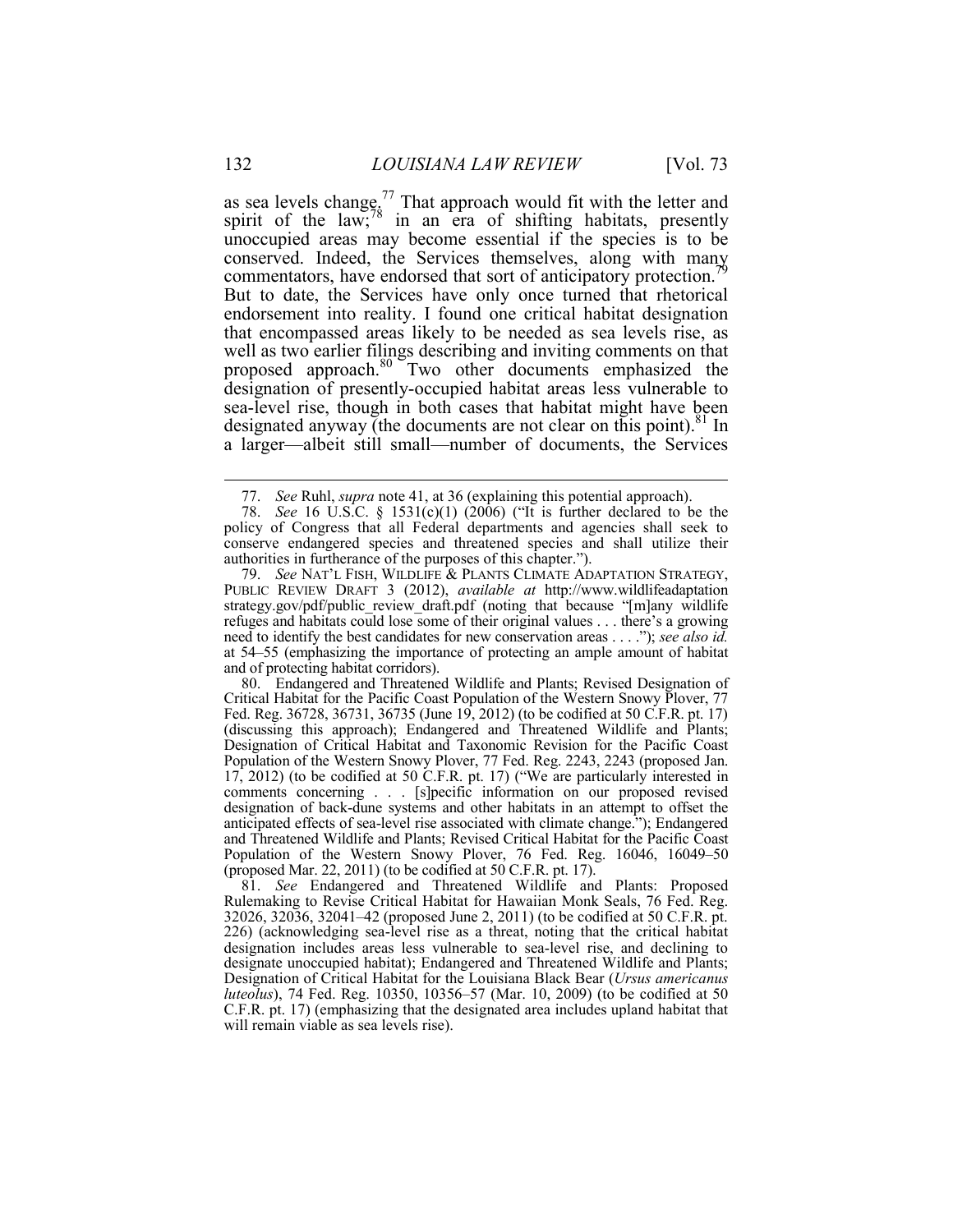identified sea-level rise as a threat but declined to adjust the critical habitat boundary, usually citing uncertainty about where suitable habitat would eventually emerge. $82$  Consequently, for almost every species affected by sea-level rise, critical habitat designations are unchanged.

#### *B. Section 7 Implementation: Jeopardy and Adverse Modification*

The theme of reticent implementation continues with section 7. In theory, the Services might use section 7 to address the root causes of sea-level rise, or, alternatively or additionally, to increase species' resilience in the face of sea-level rise by reducing other threats.83 In practice, however, they have emphatically disavowed the former course of action, and there is little, if any, evidence that they are pursuing the latter.

Beginning in 2007, when the listing of the polar bear first compelled the Services to confront the issue, the Services clearly and repeatedly stated that they saw no role for section 7 in

 <sup>82.</sup> *See* Endangered and Threatened Wildlife and Plants; Designation of Revised Critical Habitat for the Tidewater Goby, 76 Fed. Reg. 64996, 65001 (proposed Oct. 19, 2011) (to be codified at 50 C.F.R. pt. 17) ("[T]he information currently available on the effects of global climate change is not sufficiently precise to determine what additional areas, if any, may be appropriate to include in the revised critical habitat for this species to address the effects of climate change."); Endangered and Threatened Wildlife and Plants; Revised Designation of Critical Habitat for the Wintering Population of the Piping Plover (*Charadrius melodus*) in Texas, 74 Fed. Reg. 23476, 23480–81 (May 19, 2009) ("However, the information currently available on the effects of climate change does not make sufficiently accurate estimates of the location and magnitude of the effects, so we are unable to determine what additional areas would be needed, nor where they would be located."); Endangered and Threatened Wildlife and Plants; Revised Designation of Critical Habitat for the Tidewater Goby (*Eucyclogobius newberryi*), 73 Fed. Reg. 5920, 5926 (Jan. 31, 2008) ("We simply do not have good science at this point that provides local predictions. Therefore, we cannot account for such potential but unknown changes in local climate in our critical habitat designation."); Endangered and Threatened Wildlife and Plants; Designation of Critical Habitat for *Cirsium hydrophilum var. hydrophilum* (Suisun thistle) and *Cordylanthus mollis ssp. mollis* (soft bird's-beak), 72 Fed. Reg. 18518, 18519 (Apr. 12, 2007) (responding to a peer reviewer's comment urging designation of presently unoccupied areas: "Given the speculative nature of such an undertaking, we do not consider the available evidence sufficient to support a finding that any particular unoccupied upland area is essential to the conservation of the subspecies.").

 <sup>83.</sup> *See* Moritz et al., *supra* note 46, at 222–30 (arguing that section 7 should apply to greenhouse gas sources); *see also* Natural Res. Def. Council v. Kempthorne, 506 F. Supp. 2d 322, 367–70 (E.D. Cal. 2007) (rejecting a biological opinion that failed to account for climate change's potential to exacerbate other stresses).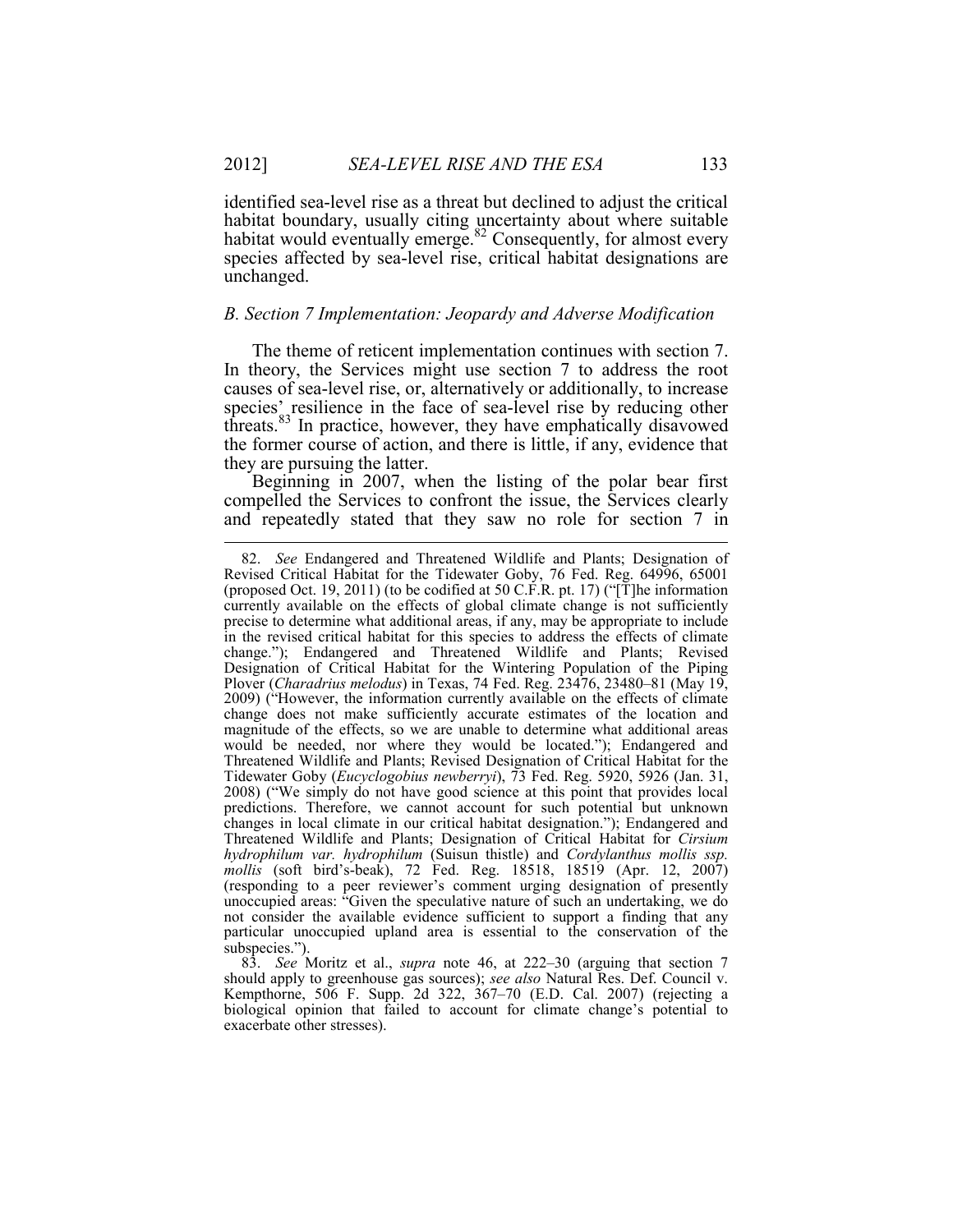regulating the root causes of climate change.<sup>84</sup> As one internal memorandum put it, "[W]here the effect at issue is climate change in the form of increased temperatures, a proposed action that involves the emission of [greenhouse gases] cannot pass the 'may affect' test and is not subject to consultation under the ESA and its implementing regulations."85 At least in the Services' view, that guidance still appears to be the law of the land. For another recent research project, I and my research assistant reviewed several thousand biological opinions, finding not a single consultation triggered by, or even addressing, a federal action's greenhouse gas emissions.<sup>86</sup> I am not aware of any evidence, either in the form of individual biological opinions or overarching agency guidance, of a subsequent change in practices.

The evidence is more equivocal about whether the Services are attempting to use section 7 to support climate change adaptation.<sup>8</sup> If they are, the most likely changes would be adjustments in the type or extent of the protective measures the Services negotiate through the consultation process.<sup>88</sup> Documenting whether such changes exist is difficult, even if one does have all the relevant biological opinions—and I do not. With only a cold, paper record, one cannot easily judge how protective the various protective measures are, let alone compare those conditions to the conditions imposed before sea-level rise emerged as a threat.<sup>89</sup> Consequently, I cannot say with certainty whether the Services are using this approach. Nevertheless, if change has occurred, it has been fairly well-hidden. The Services have not published any sort of guidance directing their regional and field offices to adjust section 7

 <sup>84.</sup> *See* Lawrence Liebesman et al., *The Endangered Species Act and Climate Change*, 39 ENVTL. L. REP. NEWS & ANALYSIS 11173, 11179 (2009) (quoting multiple FWS documents).

 <sup>85.</sup> Memorandum from Office of the Solicitor, U.S. Dept. of Interior, to Director, U.S. Dept. of Interior, 7 (Oct. 3, 2008) (citation omitted), *available at*  http://www.peer.org/docs/doi/08\_14\_10\_interior\_solicitor\_memo.pdf.

 <sup>86.</sup> *See* Owen, *supra* note 47, at 169.

 <sup>87.</sup> There is no question about whether the Services are using section 7 to respond to other threats to species. Clearly, they are. *See id*. at 171–72, 187–88. The question instead is whether sea-level rise, or, more generally, climate change, has generated any adjustments in ways the Services address those other threats.

 <sup>88.</sup> As discussed above, section 7 consultations rarely block projects and usually instead lead to conditional approvals. *See id.* at 163–64 (summarizing past studies and providing recent statistics).

 <sup>89.</sup> *See id.* at 171–72 (discussing the types of controls the Services sometimes impose and the challenge of assessing their efficacy). Of course, even if such a comparison did demonstrate that a change had occurred, the change might be due to some other variable rather than to concerns about sealevel rise.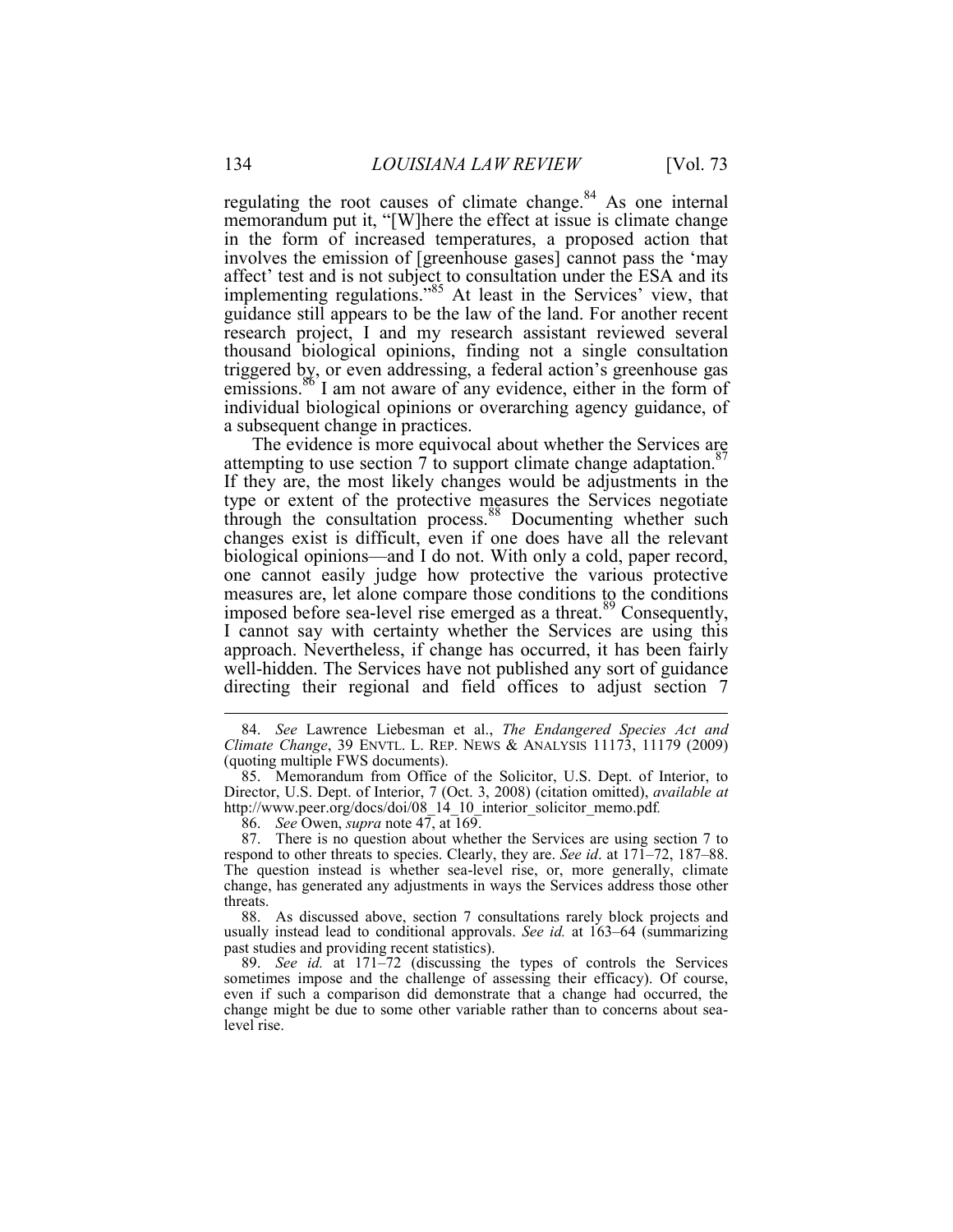implementation to promote climate change adaptation. And while their broader strategy documents argue that "[r]educing existing stresses on fish, wildlife, and plants can be some of the most effective, and doable, ways to increase resilience to climate change," those documents say nothing about using the consultation process as a means to that end.<sup>90</sup> In short, while I cannot say that the Services are *not* adjusting their approaches to section 7 in an effort to promote resilience in the face of sea level rise, I have found no evidence that they are doing so.

#### *C. Section 9*

1

The story of section 9 implementation is quite similar to that of section 7. Initially, the evidence of the Services' activities is difficult to obtain. Most section 9 implementation occurs not through direct enforcement of the take provision—such enforcement rarely happens—but instead through incidental take statements and habitat conservation plans, neither of which are generally available online.<sup>91</sup> Discerning changes in section 9 implementation therefore would require reviewing many HCPs and biological opinions, neither of which I have gathered, as well as conducting more interviews. But even a more limited review suggests that section 9 is exerting limited influence. As with section 7, the Services have clearly disclaimed any intent to use section 9 to mitigate the causes of climate change.<sup>92</sup> And they have not issued any regulations, amendments to their HCP handbook, or other guidance or memoranda directing agencies to otherwise

 <sup>90.</sup> *See* NAT'L FISH, WILDLIFE & PLANTS CLIMATE ADAPTATION STRATEGY, *supra* note 79, at 4; *id.* at 57 (describing strategies for habitat conservation but not mentioning the adverse modification or jeopardy prohibitions or the consultation process).

 <sup>91.</sup> *See* Barton H. Thompson, Jr., *The Endangered Species Act: A Case Study in Takings & Incentives*, 49 STAN. L. REV. 305, 315 (1997) (noting that direct enforcement of section 9 is rare); Owen, *supra* note 47, at 187 (noting that section 9 plays an important role in consultation processes).

 <sup>92.</sup> *See* News Release, U.S. Fish & Wildlife Serv., Salazar Retains Conservation Rule for Polar Bears Underlines Need for Comprehensive Energy and Climate Change Legislation (May 8, 2009), *available at* http://www.fws.gov/ news/NewsReleases/showNews.cfm?newsId=20FB90B6-A188-DB01-04788E08 92D91701. The news release announced that the Obama Administration would retain a Bush Administration rule that precluded any section 9 liability for greenhouse gas emissions affecting polar bears. Interior Secretary Salazar was quoted as saying, "[T]he Endangered Species Act is not the proper mechanism for controlling our nation's carbon emissions. Instead, we need a comprehensive energy and climate strategy that curbs climate change and its impacts—including the loss of sea ice." *Id.*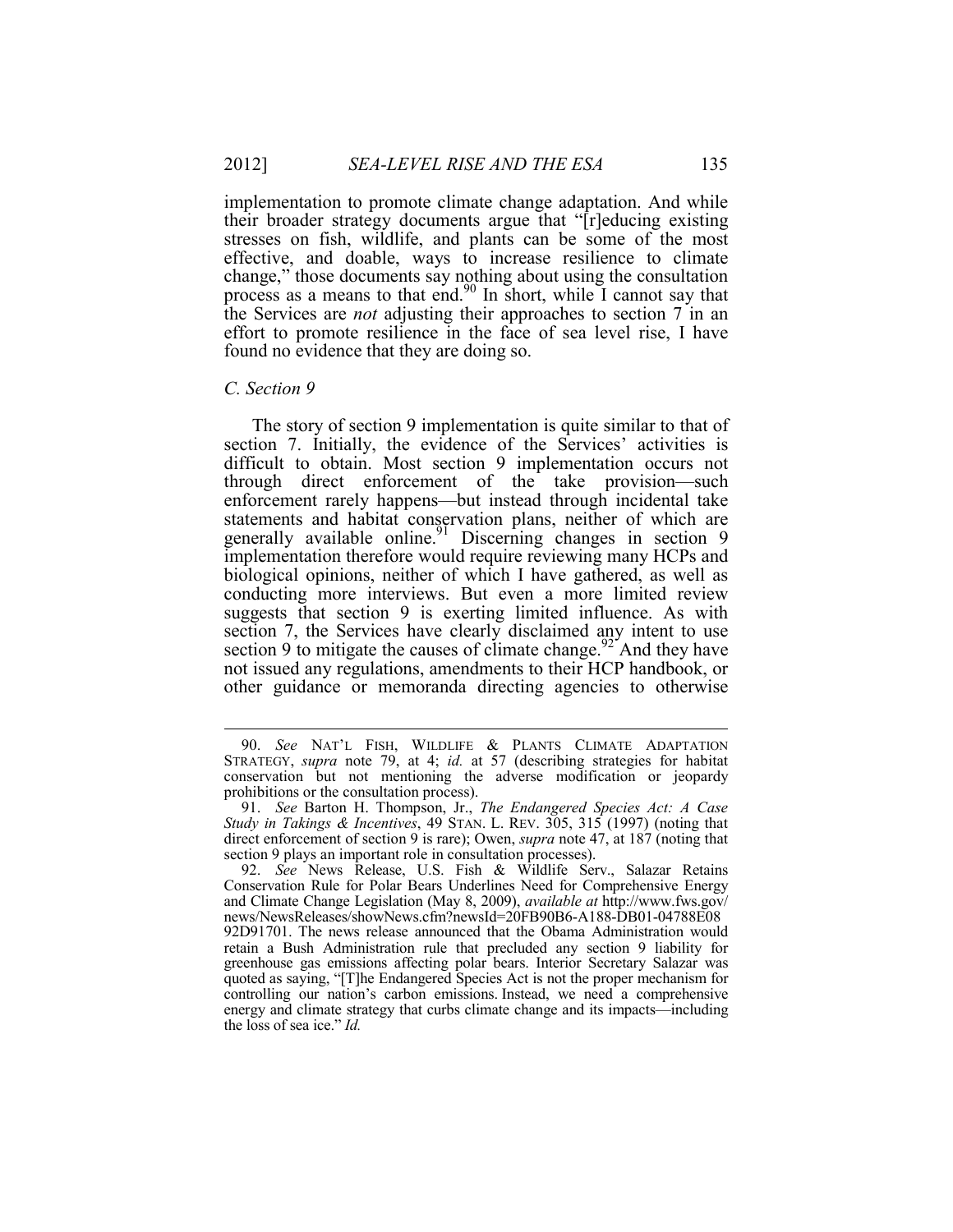change their approaches to section 9 implementation to account for sea-level rise.

#### *D. Nonregulatory Tools*

While the Services have been reluctant to exercise their regulatory authority, they have not been inactive in responding to sea-level rise. The Services' websites describe widespread efforts to educate the public about realities of sea-level rise and the biodiversity threats that it poses.<sup>94</sup> In national wildlife refuges, where the Services already control land, they are planning for adaptation, working on habitat restoration projects designed to increase resilience in the face of sea-level rise, and, in some places, experimenting with carbon sequestration.<sup>95</sup> They also are developing planning tools that state and local governments and private land managers could use to address sea-level rise. For example, FWS recently released its Sea Level Rise Affecting Marshes Model ("SLAMM"), a web-based tool that allows users to created simulated maps illustrating the effects of sea-level rise.<sup>96</sup> Ideally, the model should help local governments as they try to keep development away from areas that will likely flood, with the collateral benefit of protecting habitat in those same areas.<sup>97</sup> Finally, the Services continue to spend grant money on habitat preservation, and they direct some of that money to areas at risk from sea-level rise.<sup>98</sup>

That selective emphasis on education, facilitation, and nonregulatory advocacy appears to reflect a deliberate strategy. In January 2012, the Services published a draft report outlining their

 <sup>93.</sup> *See* U.S. FISH & WILDLIFE SERV. & NAT'L MARINE FISHERIES SERV., HABITAT CONSERVATION PLANNING AND INCIDENTAL TAKE PERMIT PROCESSING HANDBOOK (1996), *available at* http://www.nmfs.noaa.gov/pr/ pdfs/laws/hcp\_handbook.pdf. The handbook does not specifically discuss climate change mitigation or adaptation.

 <sup>94.</sup> *See, e.g.*, *There's Nothing Level*, *supra* note 68.

 <sup>95.</sup> *See, e.g.*, *id.*; *Working with Nature*, *supra* note 66 (describing efforts to promote habitat resiliency at the Alligator River National Wildlife Refuge in North Carolina); Stacy Shelton, *Opportunities to Sequester Carbon by Restoring North Carolina's Pocosins*, U.S. FISH & WILDLIFE SERV., http://www.fws.gov/ southeast/climate/stories/pocosinlakes.html (last updated Oct. 6, 2010) (describing a habitat restoration and carbon sequestration project).

 <sup>96.</sup> *Sea Level Rise Affecting Marshes Model*, U.S. FISH & WILDLIFE SERV., http://www.fws.gov/slamm/ (last updated Apr. 23, 2012).

 <sup>97.</sup> For a discussion of how some state and local governments are actually reacting to sea-level rise, see *infra* notes 141–143 and accompanying text.

 <sup>98.</sup> *See, e.g.,* U.S. FISH & WILDLIFE SERV., *supra* note 65.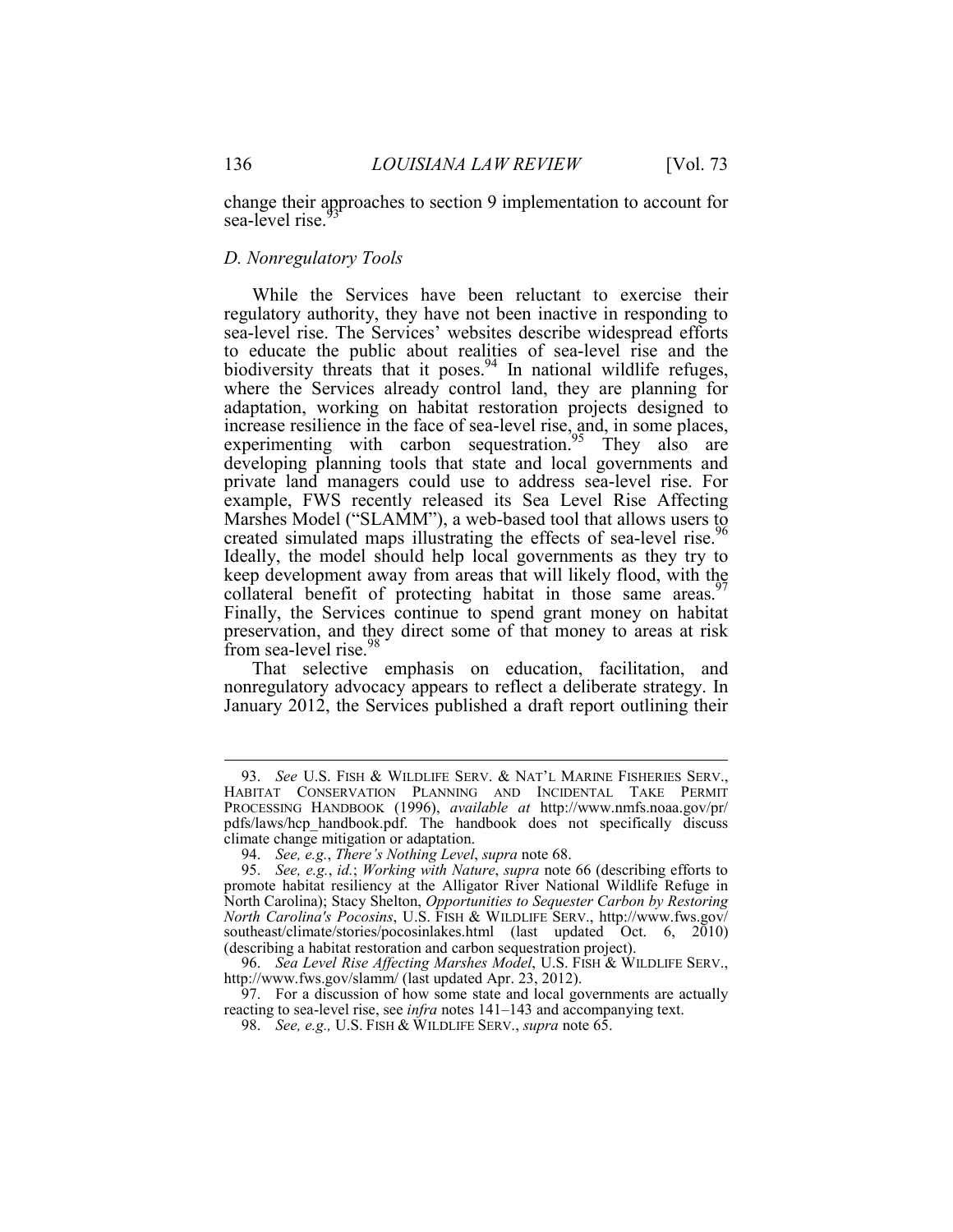strategy for climate change adaptation.<sup>99</sup> The report contains several case studies of the impacts of sea-level rise and leaves no doubt that the Services consider climate change generally, and sealevel rise more specifically, as major challenges that they must address.100 To respond, the Services offer a menu of options. "[C]ollaborat[ing] among all levels of government," "supporting adaptive management," "increasing knowledge," and "increasing awareness and motivating action" are a few representative examples.<sup>101</sup> Some of the goals seem broad enough to encompass regulatory approaches, but the strategy provides no blueprint for turning any of these concepts into specific regulatory constraints. Instead, the Services assert that a central principle of climate adaptation will be to "foster communication and collaboration" rather than prescription.<sup>102</sup> The vision seems to be of the Services as educators and (unpaid) consultants, providing information and analytical tools, facilitating partnerships, and spending a little bit of money, but leaving the thankless work of regulating, if any such work is to be done, to someone else.

#### V. EXPLAINING THE RELUCTANCE

The Services' reluctance to invoke their regulatory powers to address sea-level rise, or climate change more generally, may initially surprise some readers. Why, we might ask, wouldn't the agencies responsible for implementing our most important statute for protecting biodiversity use that statute to address what is emerging as an enormous threat to biodiversity?<sup>103</sup> As Part III

 <sup>99.</sup> *See* NAT'L FISH, WILDLIFE & PLANTS CLIMATE ADAPTATION STRATEGY, *supra* note 79. According to the website associated with the report, the FWS, NOAA, and the New York Division of Fish, Wildlife, and Marine Resources chaired the report-writing effort with input from many other entities. *See* U.S. Fish & Wildlife Service & Nat'l Oceanic & Atmospheric Admin., *About Us*, NAT'L FISH, WILDLIFE & PLANTS CLIMATE ADAPTATION STRATEGY, http://www.wildlifeadaptationstrategy.gov/about.php (last visited Sept. 14, 2012). As of this writing, the report remains in draft form.

 <sup>100.</sup> *See* NAT'L FISH, WILDLIFE & PLANTS CLIMATE ADAPTATION STRATEGY, *supra* note 79, at 7 (identifying sea-level rise as an important effect of climate change), 44 (discussing impacts to piping plovers and agency responses), 57–58 (describing habitat impacts on New Jersey's Cape May Peninsula), 62 (describing impacts to coastal Delaware), 67–68 (describing threats and response efforts at Elkhorn Slough in California).

 <sup>101.</sup> *Id.* at 3, 5.

 <sup>102.</sup> U.S. Fish & Wildlife Serv. & Nat'l Oceanic & Atmospheric Admin., *Goals*, NAT'L FISH, WILDLIFE & PLANTS CLIMATE ADAPTATION STRATEGY, http://www.wildlifeadaptationstrategy.gov/goals.php (last visited June 6, 2012).

 <sup>103.</sup> *See* Celine Bellard et al., *Impacts of Climate Change on the Future of Biodiversity*, 15 ECOLOGY LETTERS 365, 375 (2012) (reviewing the literature on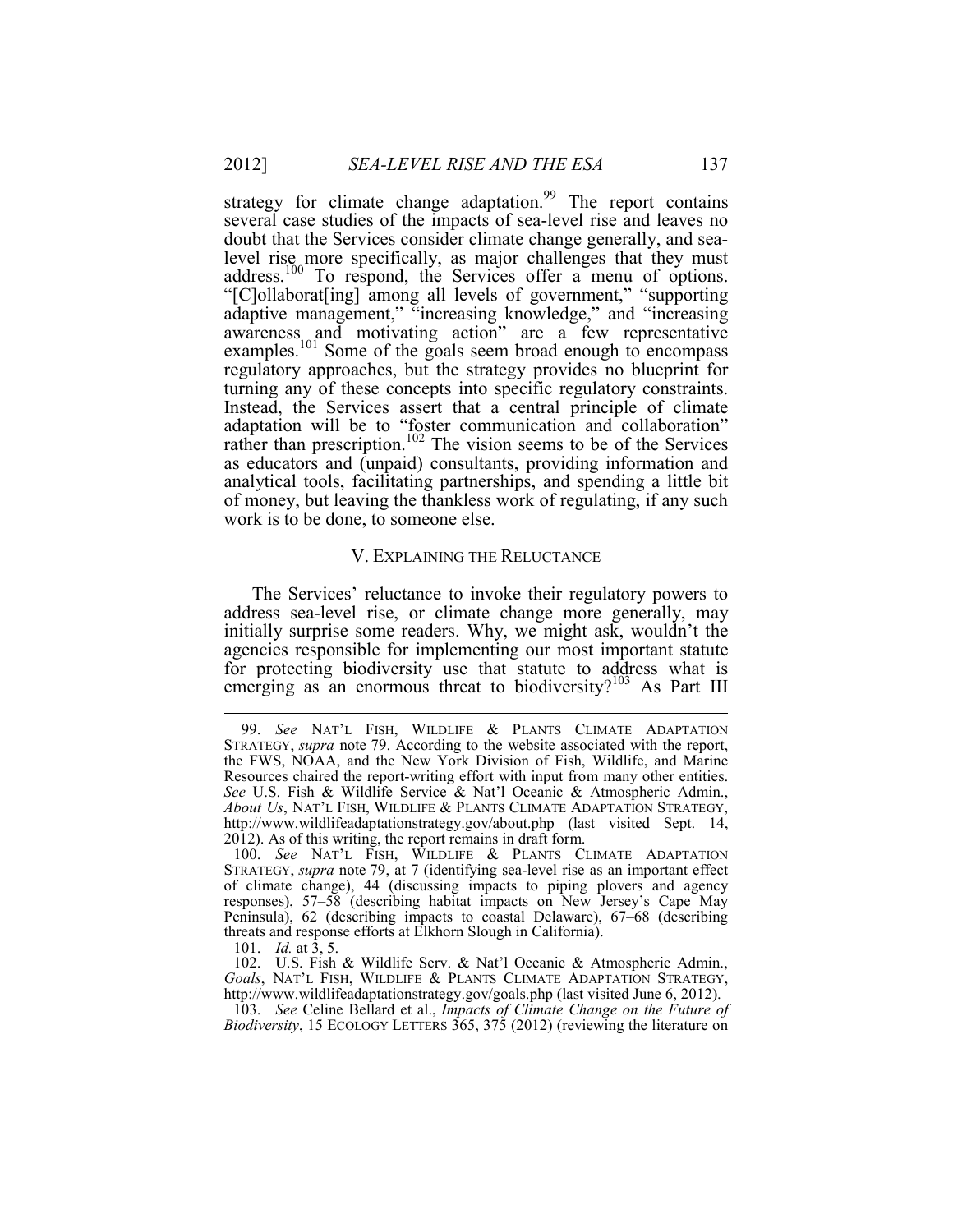shows, the problem is not a lack of potential legal tools; if the Services were to pursue aggressive regulatory approaches, they could invoke multiple statutory provisions as authority.<sup>104</sup> Nevertheless, the Services have legal, practical, and political reasons for their reticence. And while those reasons are most salient with respect to climate change mitigation, the challenges of using the ESA as a tool for climate change adaptation are also substantial. To make matters even more difficult, the challenges of mitigation and adaptation—even voluntary, nonregulatory approaches to adaptation—are intertwined.

#### *A. Designating Critical Habitat*

The evidence of reticence begins with the Services' reluctance to designate critical habitat that is not presently occupied, but that could become essential as sea levels rise. As Part IV discusses, external commentators have endorsed this practice, and the Services have acknowledged the importance of anticipatory habitat designations. However, they have done almost nothing to put this practice into effect.<sup>105</sup>

There are several reasons for the Services' reluctance. First, the Services are correct that predicting where suitable habitat will emerge involves uncertainty. Even if scientists can readily predict sea-level rise, the habitat dynamics triggered by that rise are substantially more complex.<sup>106</sup> The second set of reasons is practical and political rather than scientific. Critical habitat

climate change and biodiversity and concluding that most models "indicate alarming consequences for biodiversity with worst-case scenarios leading to extinction rates that would qualify as the sixth mass extinction in the history of the earth" (citation omitted)). The authors also note that modeled predictions of climate change's impacts on biodiversity vary widely and that such modeling is relatively new, with many unresolved methodological problems.

 <sup>104.</sup> *See* discussion *supra* Part III.

 <sup>105.</sup> *See supra* notes 77–82 and accompanying text.

 <sup>106.</sup> *See* INTERGOVERNMENTAL PANEL ON CLIMATE CHANGE, *supra* note 23, at 320 ("Climate change and sea-level rise affect sediment transport [which in turn controls the configuration of many coastal habitats] in complex ways and abrupt, non-linear changes may occur as thresholds are crossed." (alteration in original) (citation omitted)); Donald R. Cahoon et al., *Vulnerable Species: The Effects of Sea-Level Rise on Costal Habitats*, *in* U.S. CLIMATE CHANGE SCIENCE PROGRAM, COASTAL SENSITIVITY TO SEA-LEVEL RISE: A FOCUS ON THE MID-ATLANTIC REGION 9 (2009) ("Making long-term projections of coastal change is difficult because of the multiple, interacting factors that contribute to that change.").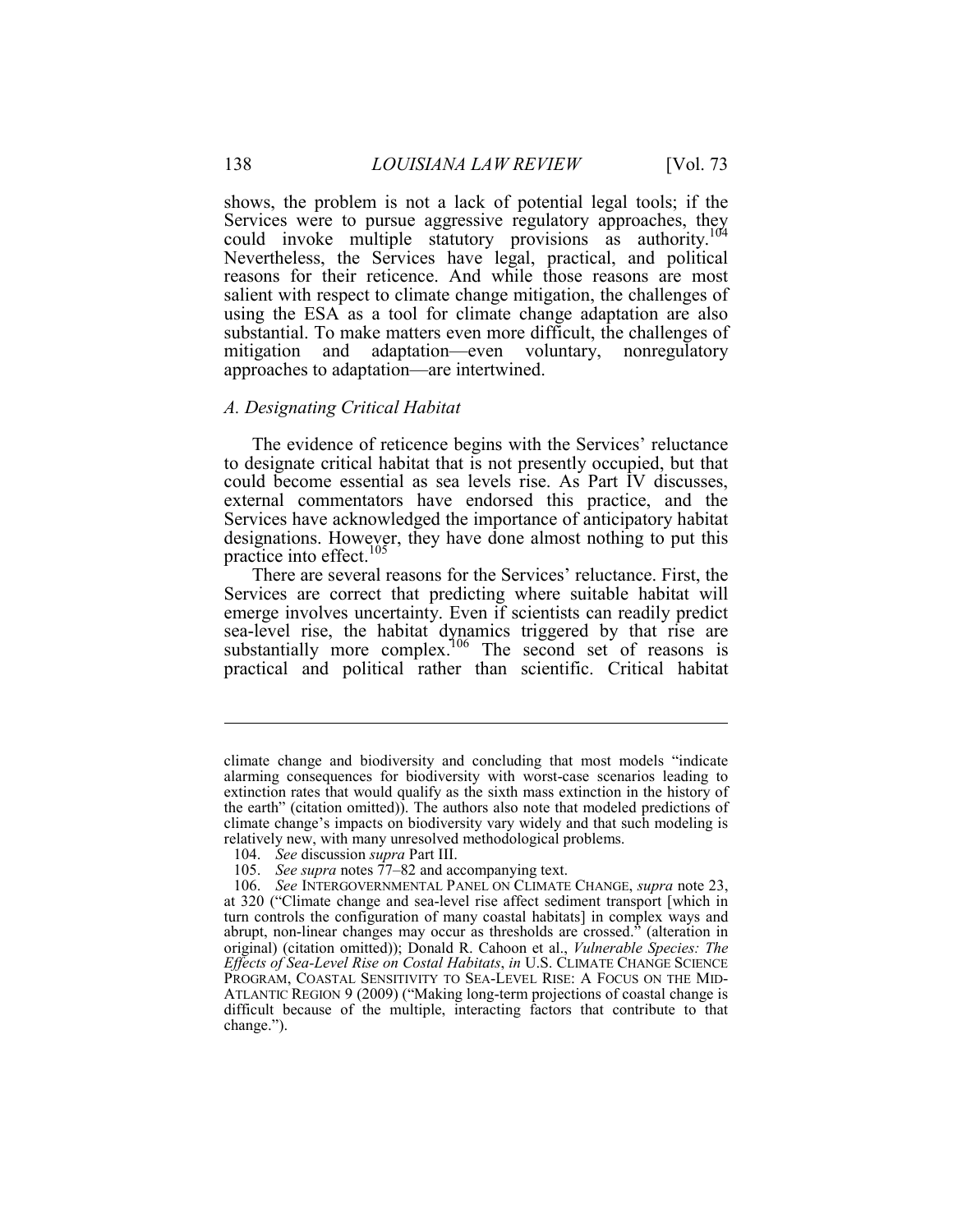designations are already one of the Services' greatest headaches.<sup>107</sup> Many designations are triggered by and then provoke litigation, and the Services have sometimes been rather skeptical of the protective value of those designations once they are completed.<sup>108</sup> Under such circumstances, a reluctance to expand the scope of designations is understandable.

Nevertheless, if anticipatory critical habitat designations could protect species to even a limited extent—and prior research demonstrates, notwithstanding the Services' occasional demonstrates, notwithstanding the Services' occasional protestations to the contrary, that they could—this reluctance hamstrings the Services' efforts to protect species.<sup>109</sup> A critical habitat designation provides one of the few ways, other than simply purchasing property interests, that the Services could provide some preemptive regulatory protection for habitat that species might eventually need.<sup>110</sup> That protection would not be absolute, for section 7 provides no direct protection against nonfederal alteration of critical habitat.<sup>111</sup> But designations would at least warn landowners of potential future species needs, providing a signal that development of designated areas could create regulatory complexities and should therefore be avoided.<sup>112</sup>

 110. In theory, the loss of such habitat could also jeopardize species' survival, but showing that the habitat will be adversely modified is often easier than supporting a jeopardy determination. *See* Owen, *supra* note 47, at 155–56.

 <sup>107.</sup> *See* Owen, *supra* note 47, at 144–45.

 <sup>108.</sup> *See The Threatened and Endangered Species Recovery Act of 2005: Hearing on H.R. 3824 Before the H. Comm. on Res.,* 109th Cong. 28 (2005) (statement of Craig Manson, Assistant Sec'y of Dep't of Interior).

 <sup>109.</sup> *See* Owen, *supra* note 47, at 180–81 (describing ways critical habitat designations may influence landowners' and land managers' practices and concluding that the influence on regulators' decision-making, while minor, is real); Kieran Suckling & Martin Taylor, *Critical Habitat and Recovery, in* 1 THE ENDANGERED SPECIES ACT AT THIRTY: RENEWING THE CONSERVATION PROMISE, *supra* note 38, at 75, 80–85 (providing case studies of critical habitat designations leading to species protection).

 <sup>111.</sup> *See* 16 U.S.C. § 1536(a)(2) (2006) (applying only to federal agency actions).

 <sup>112.</sup> There is some risk that critical habitat designations could also spur landowners to alter their land and make sure that species do not take up residence there. *See generally* Jonathan Adler, *Money or Nothing: The Adverse Environmental Consequences of Uncompensated Land Use Controls*, 49 B.C. L. REV. 301, 303–04 (2008). That risk would seem particularly acute where the habitat alteration requires no federal funding or authorization because section 7's prohibition on adverse modification then would not apply. However, there is also evidence that even private landowners will try to avoid activities on land designated as critical habitat and that designations may spur local or private land conservation efforts. *See* Jeffrey E. Zabel & Robert W. Paterson, *The Effects of Critical Habitat Designation on Housing Supply: An Analysis of California Housing Construction Activity*, 46 J. REGIONAL SCI. 67, 90 (2006); Owen, *supra*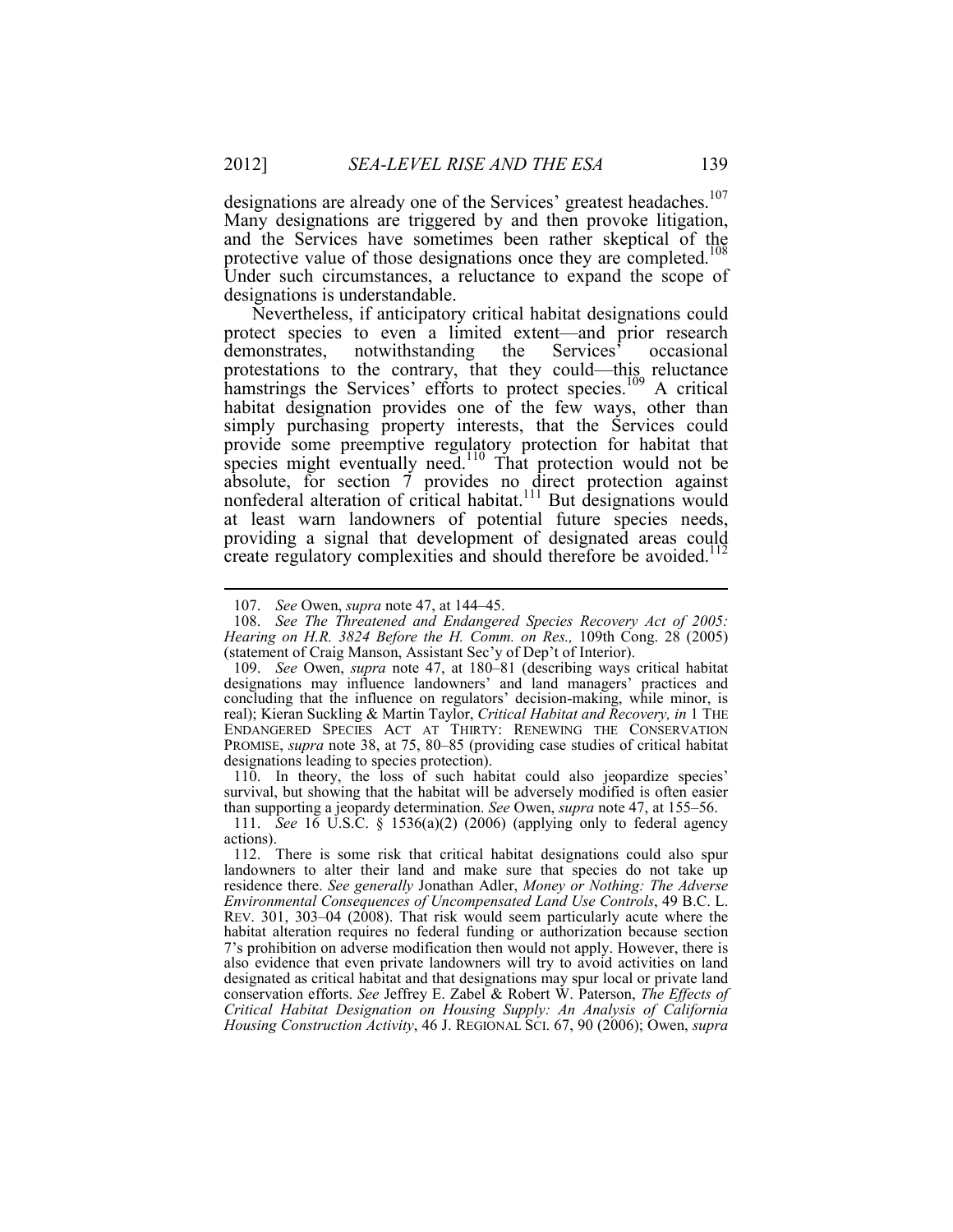Conversely, in the absence of anticipatory designations, areas that might become suitable for future use by species may instead be more likely to be developed. By the time the Services realize that an expanded critical habitat designation would be appropriate, there may be no suitable places left to designate.

#### *B. Mitigation*

There are also obvious and understandable reasons for the Services' reluctance to invoke the regulatory controls in sections 7 and  $9.113$  In part, the challenges are scientific and legal. Demonstrating that the greenhouse gas emissions from a single federal project are solely responsible for jeopardizing a listed species—let alone causing take of individual animals—would be impossible because any individual project's emissions will blend with those of millions of other human activities.<sup>114</sup> Stating that an individual project is adversely modifying critical habitat should be easier because a new set of greenhouse gas emissions will clearly cause changes, and even if those changes are unquantifiable and highly incremental, they are adverse.<sup>115</sup> But the Services' standard practice is to treat small-habitat modifications as exempt from the adverse modification prohibition, and so long as that standard practice persists, almost any contribution to climate change is likely to escape coverage. $116$ 

Those legal challenges are closely related to several practical obstacles. If the Services were to use section 7 in an attempt to mitigate the causes of sea-level rise, theoretically they could use a

note 47, at 180–81. Which of these reactions predominates is an empirical question to which existing studies have not provided a thorough answer, and reactions may also evolve as land managers become more sophisticated in their understanding of critical habitat designations.

 <sup>113.</sup> For detailed discussion of these challenges, see Ruhl, *supra* note 41, at 39–49.

 <sup>114.</sup> *See* Ruhl, *supra* note 41, at 46–47. The Services could reach jeopardy findings by reasoning that an individual project contributes to the cumulative impact of climate change, and that cumulative impact is jeopardizing a species' likelihood of survival. That approach would be analogous to the approach required by the Council on Environmental Quality's implementing regulations for the National Environmental Policy Act. *See* 40 C.F.R. § 1508.27(b)(7) (2009). However, the Services generally have not adopted that approach.

 <sup>115.</sup> *See* Owen, *supra* note 47, at 155–56 (explaining this argument); *see also*  MCI Telecomms. Corp. v. Amer. Tel. & Tel. Co., 512 U.S. 218, 225 (1994) ("Virtually every dictionary we are aware of says that 'to modify' means to change moderately or in minor fashion.").

 <sup>116.</sup> *See id.* at 168–70.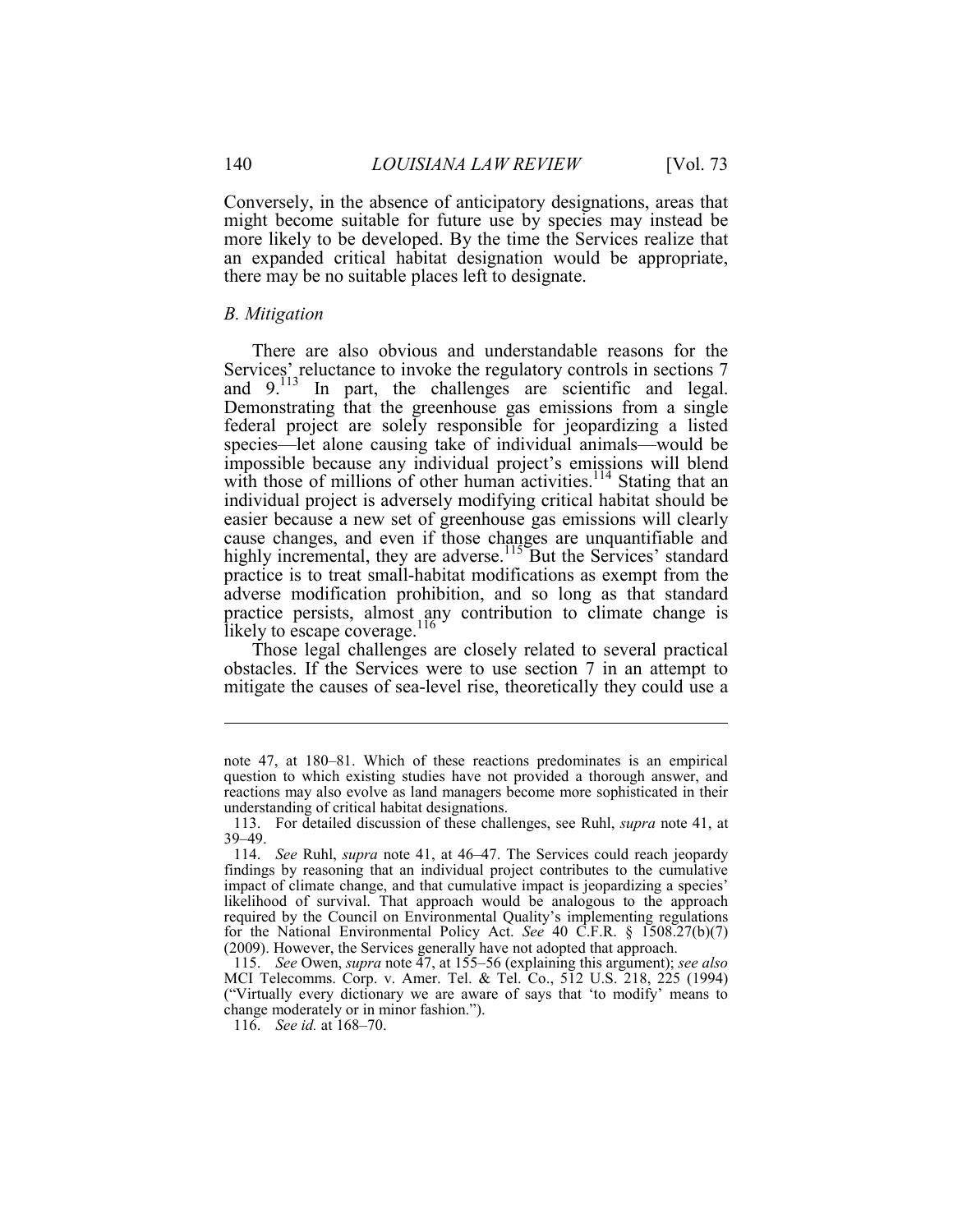few different approaches. One would be to focus on a few major greenhouse gas-emitting federal projects and find that those projects are causing jeopardy, adverse modification, or take.<sup>117</sup> If the Services do that, however, they would have to explain why those projects are subject to regulatory constraint while smaller projects are exempt.118 Because all greenhouse gas emissions contribute to the same overall problem, that distinction could be difficult to justify.<sup>119</sup> Alternatively, the Services could attempt to regulate all federal greenhouse gas-emitting projects, but that would lead to an extraordinary increase in their already overwhelming workloads, to say nothing of the costs imposed on action agencies and other regulated entities.<sup>120</sup> In theory, the Services might achieve some administrative efficiency by asking action agencies to include standard mitigation measures as part of their project descriptions.<sup>121</sup> For example, they might ask action agencies or project proponents to purchase carbon offsets to compensate for project emissions, and then they might invoke those offsets as the basis for finding compliance with ESA section 7's jeopardy and adverse modification prohibitions.<sup>122</sup> But that approach would also put the Services in a difficult position, for it would compel them to become the organizers and overseers of a

<u>.</u>

 <sup>117.</sup> *See* Moritz et al., *supra* note 46, at 224 ("While some federal actions may not contribute appreciable amounts of greenhouse gases to the atmosphere, many clearly do so.").

 <sup>118.</sup> That challenge is not unique to ESA implementation. *See, e.g.*, Madeline June Kass, *A NEPA Climate Paradox: Taking Greenhouse Gases into Account in Threshold Significance Determinations*, 42 IND. L. REV. 47, 62–63, 67, 85 (2009) (discussing the challenges associated with deciding what level of GHG emissions counts as "significant").

 <sup>119.</sup> *See* INTERGOVERNMENTAL PANEL ON CLIMATE CHANGE, CLIMATE CHANGE 2007: THE PHYSICAL SCIENCE BASIS: SUMMARY FOR POLICYMAKERS 2, 5, 15–16 (S. Solomon et al. eds., 2007), *available at* http://www.ipcc.ch/pdf/ assessment-report/ar4/wg1/ar4-wg1-spm.pdf (explaining that most greenhouse gases are long-lasting and well-mixed, which means that emissions from all over the world contribute to the aggregate global problem).

 <sup>120.</sup> *See* Owen, *supra* note 47, at 190 (quoting a service biologist who said agency staff were "barely keeping our heads above water" with their existing workload).

 <sup>121.</sup> *See, e.g.*, 42 U.S.C. § 7511a(e)(1) (2006) (establishing ratios for ozone emission offsets).

 <sup>122.</sup> For this approach to be legally viable, the Services would need to consider the offset to be part of the "action" under consultation. The approach might also be limited by laws and regulations constraining the spending practices of action agencies, which might not be able to contribute to offset programs without additional legal authorization. Nevertheless, even if the approach seems legally conceivable, at least for some activities potentially subject to section 7, the practical and political impediments would be substantial.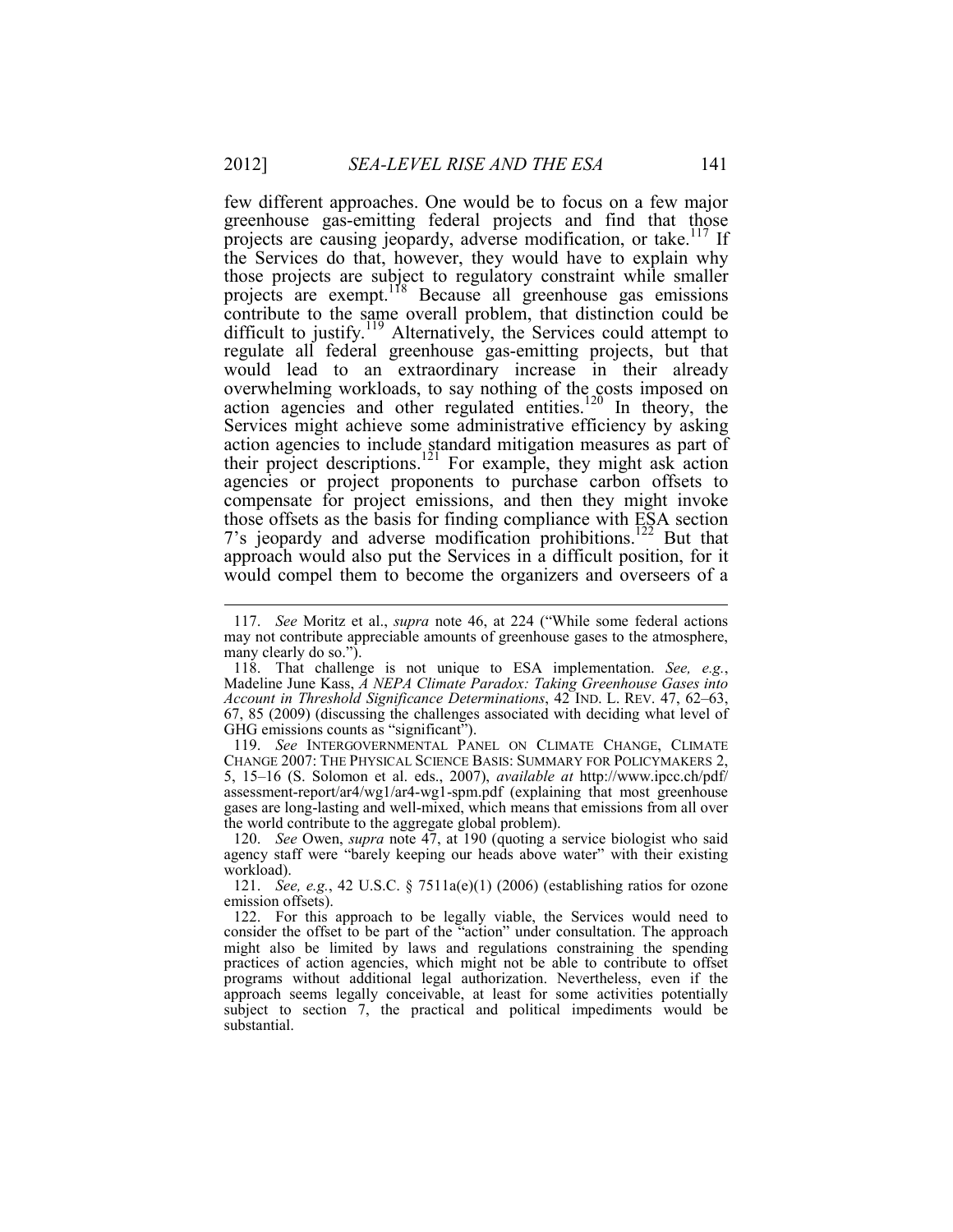massive carbon offsets market. That task is much closer to the traditional competence of EPA, which has years of experience regulating air quality, than of agencies traditionally tasked with protecting wildlife.<sup>123</sup>

And, of course, looming behind all of these legal and practical difficulties are the politics. The challenges of environmental regulation, though never small, have grown more intense in the current political climate. EPA's incremental efforts to respond to climate change illustrate those challenges, for they have turned the agency into a constant target of political vitriol.<sup>124</sup> The venom that the Services would face if they turned the ESA—a political lightning rod even before climate change emerged as an issue into the cutting edge of climate change regulation would likely be even worse. That reaction might well lead to funding limitations that undermine the Services' work or even to statutory amendments undercutting or entirely removing their authority.<sup>125</sup> Even if that backlash does not occur, the best results that the Services could hope for would be to constrain a subset of the United States' future emissions, which in turn represent just a fraction of the emissions contributing to the global problem, and to provide a model regulatory program capable of being imitated elsewhere.<sup>126</sup> Such "whittl[ing] away" may be the only realistic way to address climate change, but the Services' reluctance to wade into a firestorm, all in pursuit of a partial solution, is certainly still understandable.<sup>127</sup>

 <sup>123.</sup> Even for EPA, which has experience administering air pollutantemissions trading systems, administering a major carbon offset program would likely be a challenging task. *See* Lesley K. McAllister, *The Enforcement Challenge of Cap-and-Trade Regulation*, 40 ENVTL. L. 1195, 1196–1202 (2010) (describing some of the challenges of overseeing carbon emissions trading programs).

 <sup>124.</sup> *See, e.g.*, John M. Broder, *Bashing E.P.A. Is New Theme in G.O.P. Race*, N.Y. TIMES, Aug. 18, 2011, at A1, *available at* http://www.nytimes.com/ 2011/08/18/us/politics/18epa.html. The rhetoric is not limited to the political branches. *See, e.g.*, Karuk Tribe of Cal. v. U.S. Forest Serv., 681 F.3d 1006, 1039–41 (9th Cir. 2012) (Smith, J. dissenting) (blasting a series of allegedly "extreme environmental decisions" issued by the Ninth Circuit).

 <sup>125.</sup> *See* Holly Doremus, *Scientific and Political Integrity in Environmental Policy*, 86 TEX. L. REV. 1601, 1611, 1628, 1630 (2008) (describing political controversies that led to Congressional budgetary restrictions on ESA implementation).

 <sup>126.</sup> *See Global Emissions*, U.S. ENVTL. PROT. AGENCY, http://www.epa. gov/climatechange/ghgemissions/global.html (last visited Sept. 15, 2012) (showing the United States' share of global emissions).

 <sup>127.</sup> *See* Massachusetts v. E.P.A., 549 U.S. 497, 524 (2007) ("Agencies, like legislatures, do not generally resolve massive problems in one fell regulatory swoop. They instead whittle away at them over time . . . ." (citation omitted)).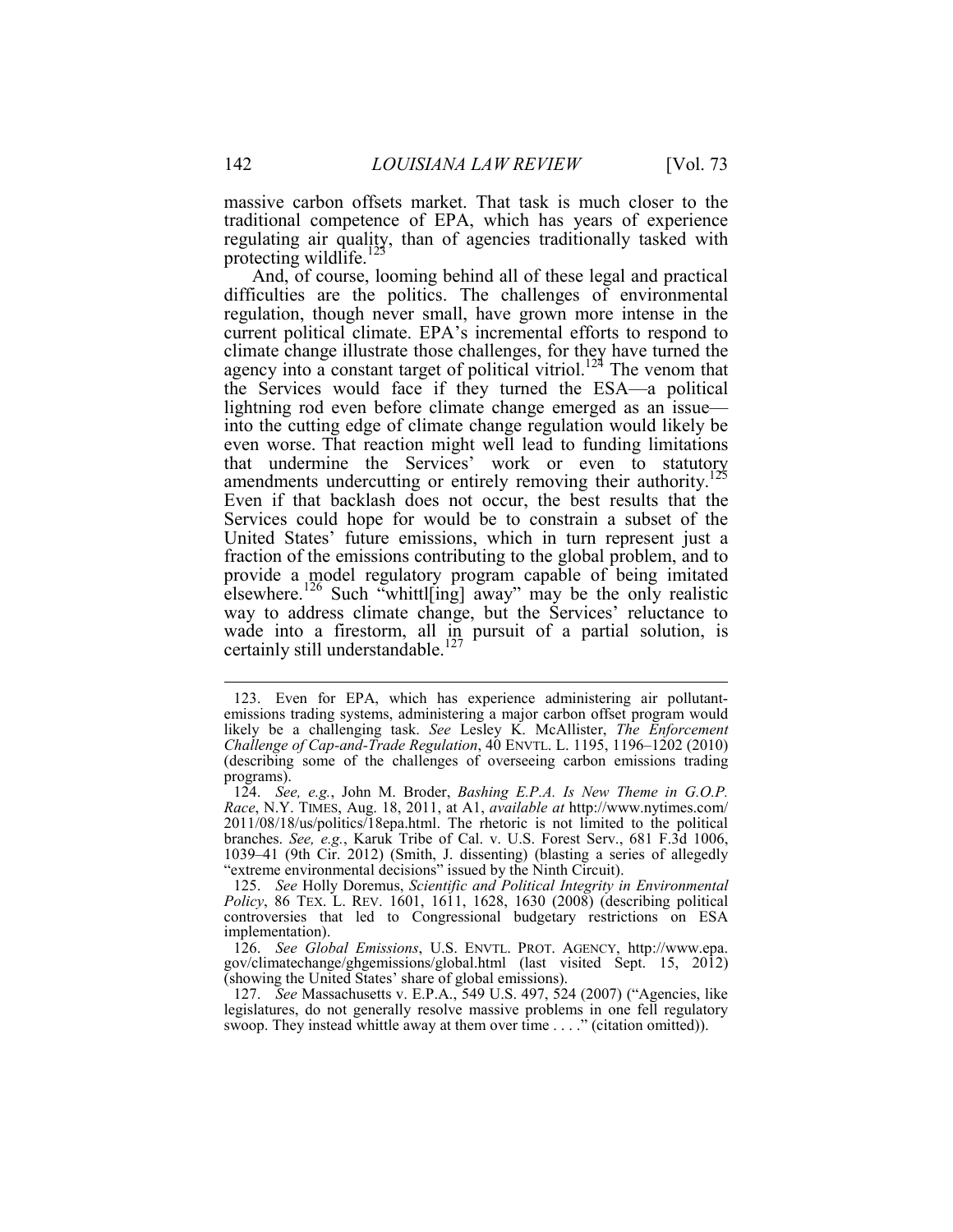#### *C. Adaptation*

None of my observations about the challenges of using the ESA to mitigate sea-level rise is particularly new. The common response has been to argue that the Services should focus their efforts on climate adaptation, where the ESA arguably has more potential to do good.128 That argument is sensible, but the Services' record suggests that promoting sea-level rise adaptation is also a difficult thing to do.<sup>129</sup>

In part, the challenge arises from the inherent difficulties with regulating activities in the coastal zone, where land is widely coveted and development pressures tend to be intense.<sup>130</sup> But the challenge also arises from the Services' understandable desire to decouple climate change mitigation and adaptation. That decoupling creates an obvious fairness problem any time the Services seek to ratchet up controls on other activities in the coastal zone. So long as that regulation occurs without any corresponding attempt to control emissions, the affected agencies or landowners (or local governments that are encouraged to intensify their land use controls) quite reasonably can ask, "Why us? How can you increase our burden while you're letting the real cause of the problem off scot-free?" "Because you're the more accessible target" is not likely to be a satisfying answer.

Because of these obstacles, we should not be surprised that the Services prefer to invoke their nonregulatory tools to respond to sea-level rise. But here, as well, the absence of a regulatory program—and, particularly, the absence of a regulatory program focused on climate change mitigation—creates another challenge, since it cuts off a potentially valuable source of funding. Protecting biodiversity usually means protecting or restoring habitat, and protecting or restoring habitat usually costs money. That money typically comes from one of three sources. $131$  The first is taxpayer dollars, and while public money protects thousands of acres every

 131. Of course, monitoring habitat or species conditions, engaging in planning processes, building simulation models, and conducting scientific research are all key components of the Services' proposed strategies for adapting to sea-level rise, and they all require money as well.

 <sup>128.</sup> *See, e.g.,* Ruhl, *supra* note 41, at 59–60.

 <sup>129.</sup> *See supra* notes 83–102 and accompanying text.

 <sup>130.</sup> *See generally* Blake Hudson, *Coastal Land Loss and the Mitigation– Adaptation Dilemma: Between Scylla and Charybdis*, 73 LA. L. REV. 31 (2012) (documenting intense development pressure in many coastal areas); Carol M. Rose, *The Story of* Lucas*: Environmental Land Use Regulation Between Developers and the Deep Blue Sea*, *in* ENVIRONMENTAL LAW STORIES 237, 242–45 (Richard J. Lazarus & Oliver A. Houck eds., 2005) (discussing the history of increasing demands upon coastal areas).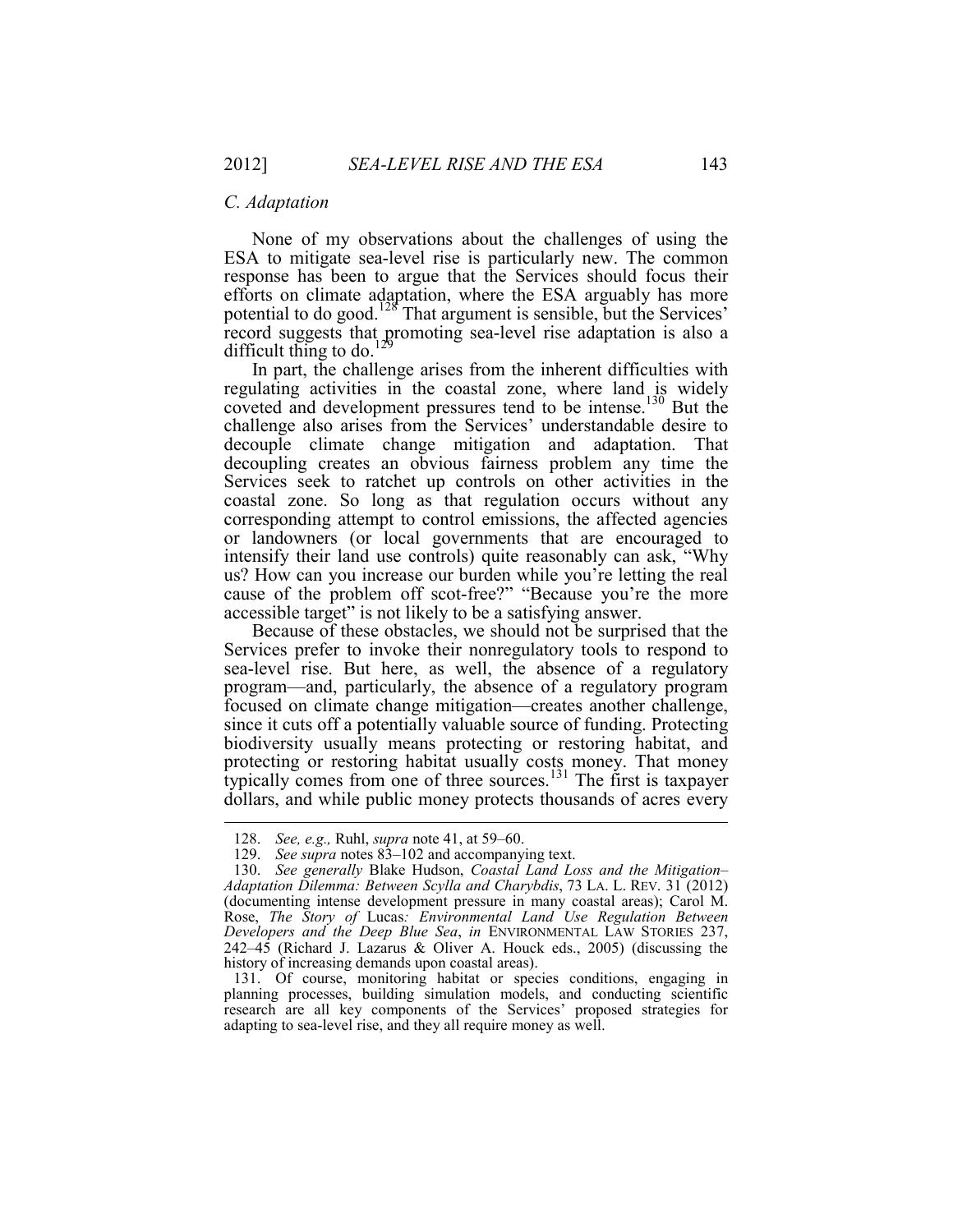year, no public resource is unlimited.<sup>132</sup> The second is private fundraising, and that asset, though important, cannot protect enough habitat to sustain most species, particularly if those species depend upon expensive coastal real estate.<sup>133</sup> Voluntary purchases are therefore likely to be important—perhaps necessary components of protective strategies, but they are by no means sufficient. Consequently, in many areas of environmental and land use regulation, a third funding source has become increasingly important. That source is mitigation funding, which regulators exact from permit applicants as compensation for the environmental impacts that those applicants<sup>7</sup> proposed activities will create.<sup>134</sup>

Unfortunately, mitigation funding currently holds little promise for addressing the biodiversity impacts of sea-level rise. For mitigation funding to be a viable approach, several conditions must exist. First, a regulated actor must be in the process of applying for a permit or some other sort of discretionary approval. Without such an application, regulators will have no opportunity to exact funding in exchange for permits. With sea-level rise, that condition often will be absent, at least in the immediate geographic areas where species are at risk.<sup>135</sup> In some of those areas, there may be few proposals for additional development—the threat to species will derive from the combination of sea-level rise and existing development patterns—and the absence of discretionary approvals will deprive regulators of any opportunity to exact funding. Even

 134. *See generally* Jessica B. Wilkinson & Robert Bendick, *The Next Generation of Mitigation: Advancing Conservation Through Landscape-Level Mitigation Planning*, 40 ENVTL. L. REP. NEWS & ANALYSIS 10023 (2010).

 135. ESA section 7's consultation requirement applies only to discretionary actions requiring federal authorization or funding. *See* 16 U.S.C. § 1536(a)(2) (2006); 50 C.F.R. § 402.03 (2009) ("Section 7 and the requirements of this part apply to all actions in which there is discretionary Federal involvement or control."). Where development has already occurred, that discretionary action is absent, and even where new development is proposed, federal permits are often unnecessary.

 <sup>132.</sup> *See* Rob Hotokainen, *President Meets Resistance on Federal Conservation Fund*, WASH. POST, Apr. 4, 2011, at A19 (describing historic underfunding of the Land and Water Conservation Fund and resistance to funding increases).

 <sup>133.</sup> *See* Paul Voosen, *Myth-Busting Scientist Pushes Greens Past Reliance on 'Horror Stories'*, GREENWIRE (Apr. 3, 2012), http://www.eenews.net/public/ Greenwire/2012/04/03/1 (describing the realization by The Nature Conservancy, the largest conservation purchase group in the world, that a purely purchasebased strategy would not be sufficient to preserve biodiversity). *See generally*  John D. Echeverria, *Regulating Versus Paying Land Owners to Protect the Environment*, 26 J. LAND RESOURCES & ENVTL. L. 1, 4–5 (2005) (discussing the appeal and the limitations of this approach).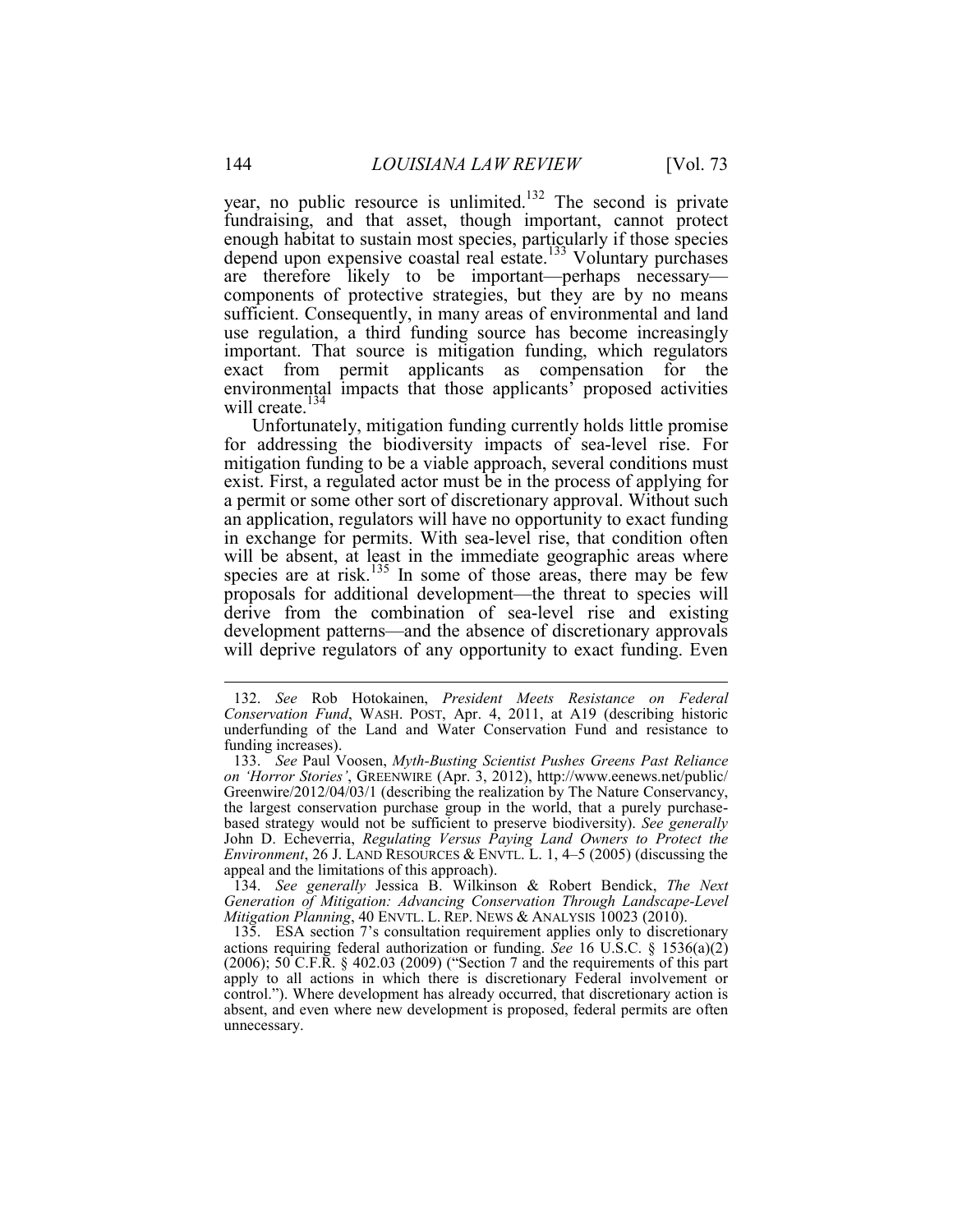where development is happening, it may not require *federal* permits and therefore may not trigger the oversight of agencies focused on biodiversity protection. Absent the need for a wetlands permit or federal highway funding, most development projects are subject only to state or local discretionary review.<sup>136</sup>

Second, mitigation funding approaches succeed best when the project's sponsor has some sort of appreciating asset—when land is about to become a housing development, for example—and the sponsor can treat the reduction in profits as a cost of doing business.<sup>137</sup> In many areas threatened by sea-level rise, the opposite circumstance exists. Land values are eventually likely to decline, not appreciate, because flooded land is usually worth less.<sup>138</sup> Consequently, regulators seeking funding for species protection would be imposing additional losses, not extracting value from appreciating assets. That is an awfully difficult, and potentially a rather inequitable, thing to do.

Despite those limitations, a regulatory approach partly premised on mitigation funding could still work, at least in theory. There are activities that contribute to sea-level rise, are subject to discretionary federal oversight, and generate a lot of money. New oil leases and new power plants, for example, often require federal approvals, generate significant greenhouse gas emissions, and produce big profits.139 Therefore, these activities could be sources for mitigation funding. But the Services say they will never regulate greenhouse gas emissions from those activities.<sup>140</sup> Again, their reluctance is understandable; it may even represent a canny judgment that they can come closest to fulfilling their protective

 <sup>136.</sup> *See* Solid Waste Agency of N. Cook Cnty. v. U.S. Army Corps of Eng'rs, 531 U.S. 159, 174 (2001) (emphasizing "the States' traditional and primary power over land and water use").

 <sup>137.</sup> *See* Wilkinson & Bendick, *supra* note 134, at 10024 (noting the willingness of developers to treat mitigation payments "as a cost of doing business"); DANIEL S. KAHNEMAN, THINKING, FAST AND SLOW 269–321 (2011) (discussing multiple studies demonstrating people's greater willingness to forego part of an anticipated financial gain than to absorb a numerically equivalent loss).

 <sup>138.</sup> *See* THE NATURE CONSERVANCY, *supra* note 36, at 1 (projecting approximately \$1.6 billion of lost property value on Big Pine Key under a worstcase sea-level rise scenario).

 <sup>139.</sup> *See* NAT'L COMM'N ON THE BP DEEPWATER HORIZON OIL SPILL AND OFFSHORE DRILLING, DEEP WATER: THE GULF OIL DISASTER AND THE FUTURE OF OFFSHORE DRILLING 55–85 (2011) (describing federal regulatory oversight over oil exploration); Clifford Kraus, *Higher Prices Buoy Profits as Oil Companies Scramble for New Fields*, N.Y. TIMES, July 29, 2011, at B3, *available at* http://www.nytimes.com/2011/07/29/business/global/exxon-andshell-earnings.html.

 <sup>140.</sup> *See supra* notes 84–86 and accompanying text.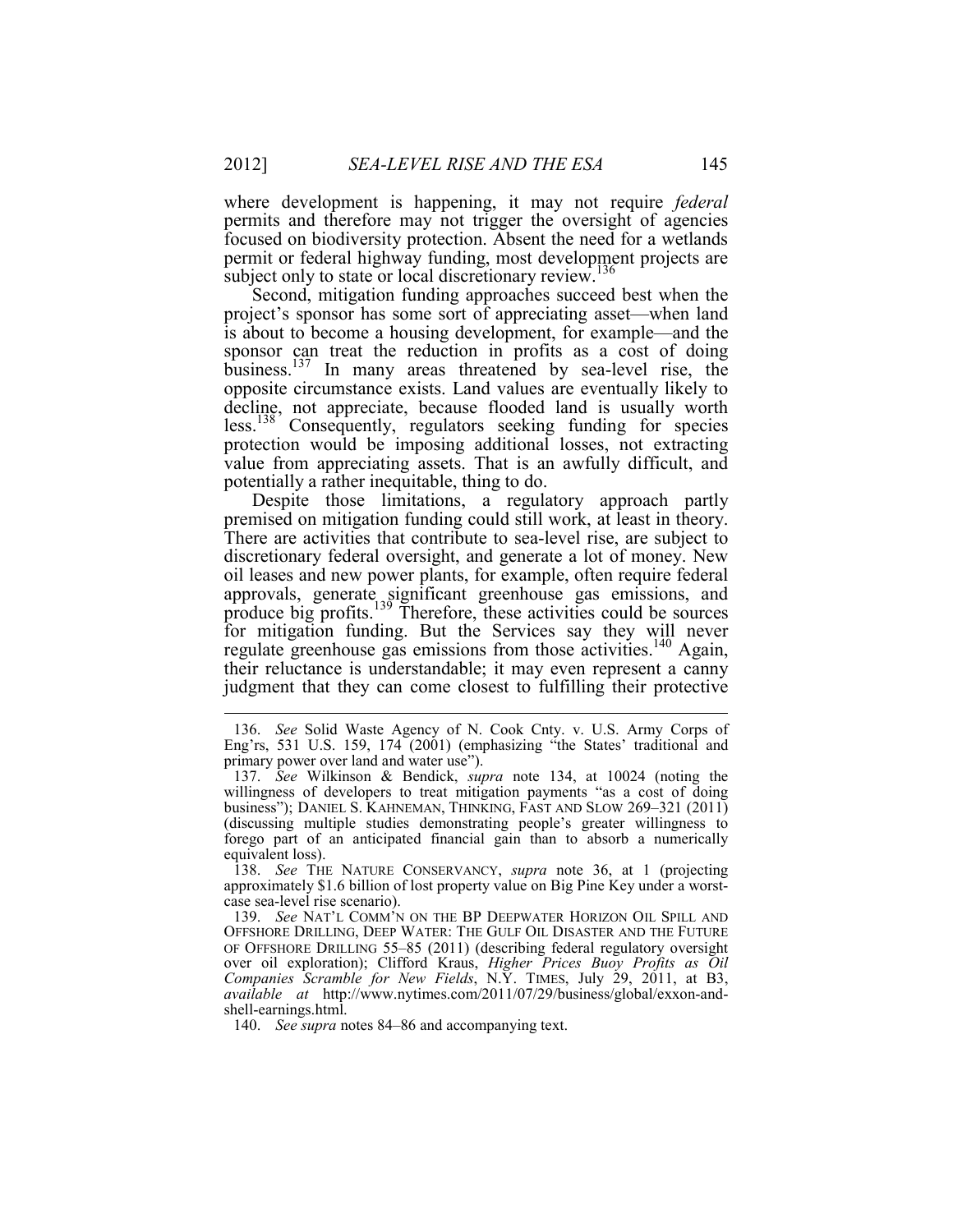mission by saving their limited political capital for other fights. But even if it reflects a certain harsh realism, that judgment still forecloses access to one of the few funding sources large enough turn the Services' nonregulatory agenda from an appealing aspiration into a practical reality.

#### VI. CONCLUSION

As I wrote this Essay, the North Carolina Legislature was considering a bill that would have mandated ignorance of the science of sea-level rise. $141$  The legislation, which passed the state senate before it was rejected its house of representatives, would have precluded government agencies from acknowledging the near-unanimous scientific predictions that sea-level rise will accelerate and, instead, would have required them to assume a continuation of historic trends.<sup>142</sup> The proposal inspired its fair share of comedic ridicule, but it illustrates the serious dilemma in which the Services—and, indeed, any agency charged with addressing the impacts of sea-level rise or of climate change more generally—find themselves.<sup>143</sup> They know the extent of the problem they face, and they have, on paper, the tools to respond. But environmental law in practice is often quite different from environmental law on the books, and the political climate in which government agencies operate plays a huge role in defining the discrepancies.<sup>144</sup> At present, that political climate is incredibly hostile to regulatory responses to environmental problems. Sometimes it is hostile to any acknowledgement that those problems even exist.

So what, then, are the Services to do? At a minimum, they should continue their present initiatives. Educating the public

 <sup>141.</sup> John Murawski, *Senate Approves Law that Challenges Sea Level Science: Lawmaker Calls Climate Change Forecasts Unreliable*, CHARLOTTE OBSERVER, June 13, 2012, http://www.charlotteobserver.com/2012/06/13/ 3313953/senate-approves-law-that-challenges.html.

 <sup>142.</sup> *See id.*; Leigh Phillips, *Sea Versus Senators*, 486 NATURE 450 (2012), *available at* http://www.nature.com/news/sea-versus-senators-1.10893 (describing the bill, as well as the Atlantic Ocean's refusal to accommodate the North Carolina Senate).

 <sup>143.</sup> *See, e.g.*, *The Colbert Report: The Word: Sink or Swim* (Comedy Central television broadcast June 4, 2012), *available at* http://www. colbertnation.com/the-colbert-report-videos/414796/june-04-2012/the-word-- sink-or-swim.

 <sup>144.</sup> *See generally* Daniel A. Farber, *Taking Slippage Seriously: Noncompliance and Creative Compliance in Environmental Law*, 23 HARV. ENVTL. L. REV. 297 (1999) (discussing pervasive gaps between statutory mandates and actual practices).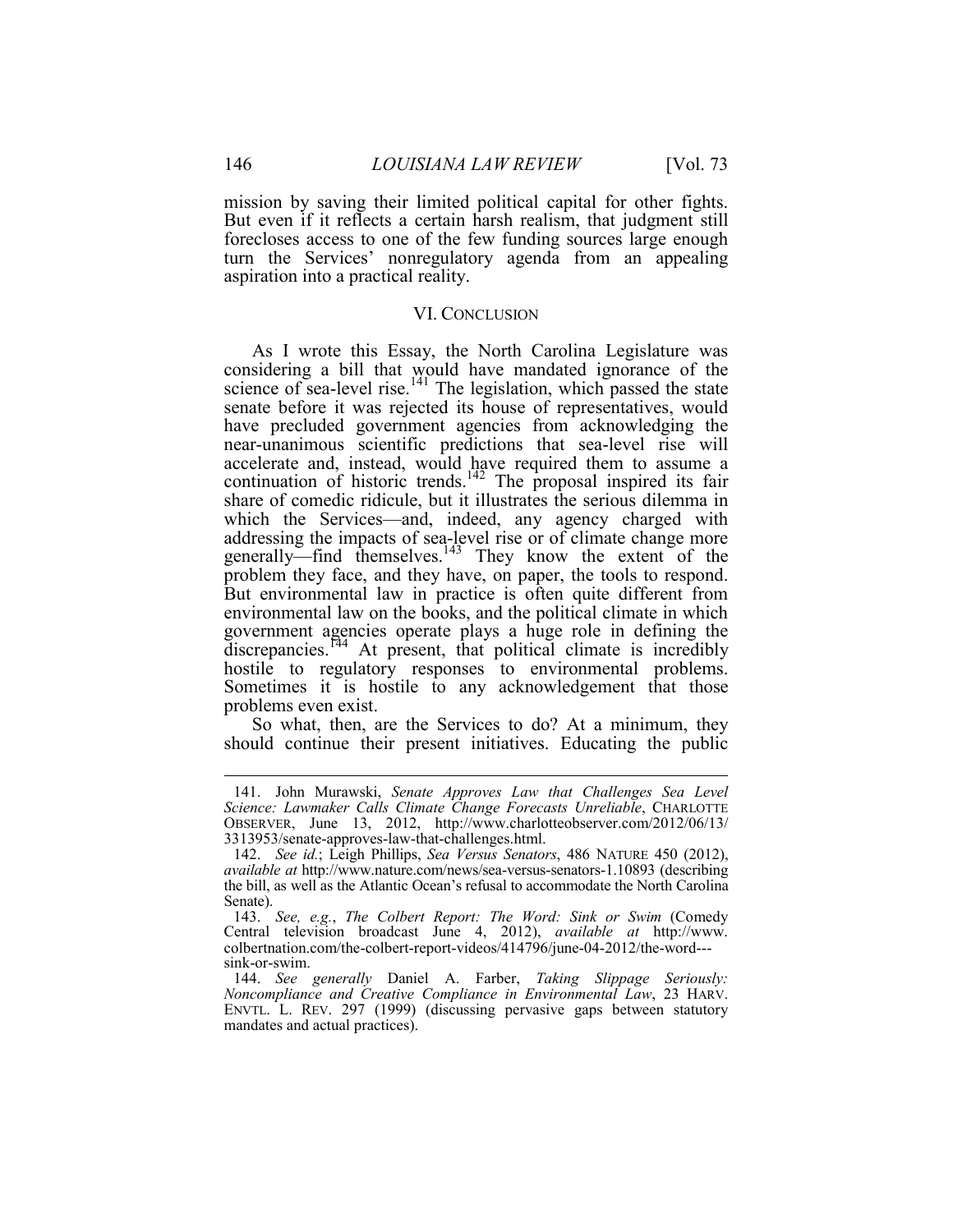about the threats posed by sea-level rise is clearly important. That education can help correct common misconceptions about climate change, and it also can connect the problem, which to many people seems distant and abstract, with impacts and changes close to home.<sup>145</sup> Similarly, developing simulation models and Similarly, developing simulation models and informational resources can be a valuable service to private land managers and can also help local governments as they engage in land-use planning and make decisions about specific development proposals.146 Even those modest initiatives will not be free of controversy; as North Carolina's legislative initiative shows, even providing information can be perceived as a threatening act.<sup>147</sup> Nevertheless, those modest actions are likely to be less controversial than more traditional regulatory responses, and they also can help lay foundations for more robust responses, if and when those responses occur.

Similarly, the Services could make several modest adjustments to the regulatory programs that they are already implementing. The Services should be anticipating sea-level rise in more of their critical habitat designations, even if they cannot anticipate with perfect accuracy where ideal habitat will emerge. The Services should likewise increase their efforts to use the section 7 process to protect species from other contributing threats.<sup>148</sup> Neither of these shifts will be easy to achieve, but the alternative—leaving potentially important habitat undesignated and other stresses only lightly checked, at least until species' circumstances leave no other option—is even worse. It would merely postpone the inevitable conflicts until the impacted species' desperate circumstances remove almost all flexibility to craft a creative response.<sup>149</sup> The

<u>.</u>

 <sup>145.</sup> Of course, ample research has demonstrated that providing additional information about climate change does not always influence people's views because people are quite good at filtering out information that does not conform to their previous ideas or support their self-interest. *See, e.g.*, Dan M. Kahan et al., *The Polarizing Impact of Science Literacy and Numeracy on Perceived Climate Change Risks*, NATURE CLIMATE CHANGE (May 27, 2012), http://www.nature.com/nclimate/journal/vaop/ncurrent/full/nclimate1547.html.

 <sup>146.</sup> For a general discussion of the potential benefits of such information, see Dave Owen, *Mapping, Modeling, and the Fragmentation of Environmental Law*, 2013 UTAH L. REV. (forthcoming 2013).

 <sup>147.</sup> *See* Murawski, *supra* note 141 (describing legislators' fears that acknowledging the risks of rising seas would depress property values).

 <sup>148.</sup> *See generally* Craig, *supra* note 54, 43–44 (emphasizing the importance of reducing non climate stressors).

 <sup>149.</sup> For a general discussion of the problems with allocating the burdens of uncertainty to protected species, rather than to resource users, see Dave Owen, *Law, Environmental Dynamism, Reliability: The Rise and Fall of CALFED*, 37 ENVTL. L. 1145 (2007).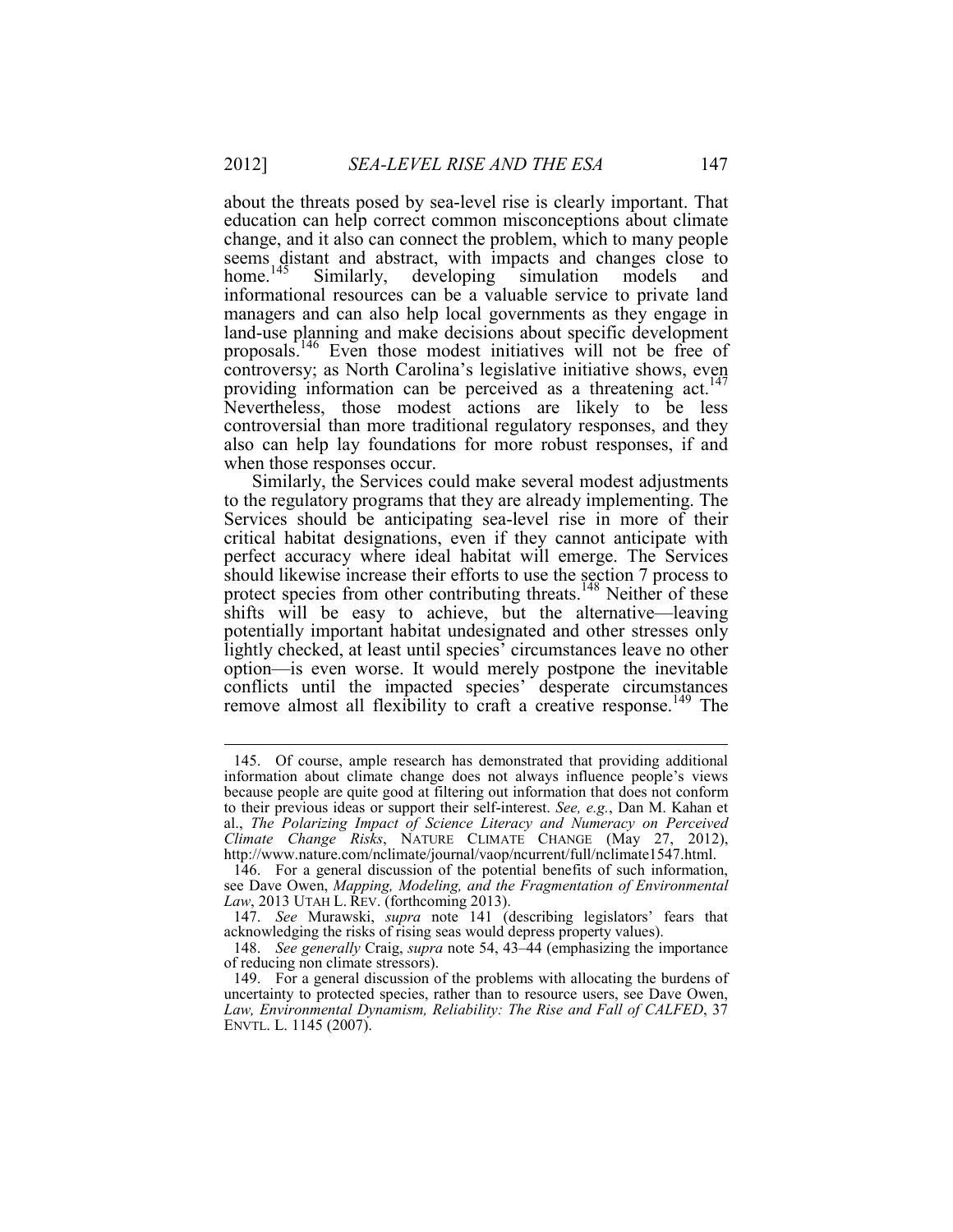Services should also provide formalized, written guidance on designating critical habitat and on implementing section 7 in the face of climate change.<sup>150</sup> Designating critical habitat and negotiating project adjustments and changes are not easy things to do; action agencies and project proponents are generally interested in minimizing expenses and time commitments, not protecting species. Guidance on accounting for climate change during ESA implementation processes could provide staff-level regulators with some valuable backing.<sup>151</sup> The Services' present documents, which evince a commitment to everything but traditional regulation, do exactly the opposite.<sup>152</sup> In combination, a mix of slight adjustments to existing

regulatory programs and an aggressive education, research, and outreach effort might actually do quite a lot to protect some species. Not all states, municipalities, or even private landowners are in a rush to convert habitats, particularly in the present real estate market, and information that can inform local environmental protection strategies will sometimes be put to use. Indeed, state and local governments have public safety reasons for wanting to keep human uses out of areas likely to be altered by sea-level rise, for those areas, almost by definition, are dangerous places to build.<sup>153</sup> By combining those incentives with the natural aversion of most landowners to legal risk, the Services might actually be able to protect some significant areas of coastal habitat. If they can work collaboratively with other federal programs that affect development in coastal areas, like the National Flood Insurance Program, the potential for protection may be even greater.<sup>154</sup>

Nevertheless, in many areas, this combination of approaches will almost certainly be insufficient. No amount of education or

 <sup>150.</sup> *See supra* note 90 and accompanying text (noting the absence of any guidance on using section 7 to address climate change adaptation).

 <sup>151.</sup> For a discussion of the dynamics of these negotiations, see Owen, *supra*  note 47, at 174.

 <sup>152.</sup> *See supra* notes 99–102 and accompanying text.

 <sup>153.</sup> *See* Justin Gillis, *Sea Level Rise Seen as Threat to 3.7 Million*, N.Y. TIMES, March 14, 2012, at A1, *available at* http://www.nytimes.com/2012/03/14/ science/earth/study-rising-sea-levels-a-risk-to-coastal-states.html. Of course, North Carolina's recent legislative efforts suggest that some state and local governments would rather pretend those hazards do not exist. *See* Murawski, *supra* note 141.

 <sup>154.</sup> For a general description of the NFIP program and its role in coastal development, see Raymond J. Burby, *Flood Insurance and Floodplain Management: The US Experience*, 3 ENVTL. HAZARDS 111 (2001). A few litigants have sought to compel consultation on floodplain mapping. *See, e.g.,*  Nat'l Wildlife Fed'n v. Fed. Emergency Mgmt. Agency, 345 F. Supp. 2d 1151 (W.D. Wash. 2004) (requiring consultation).